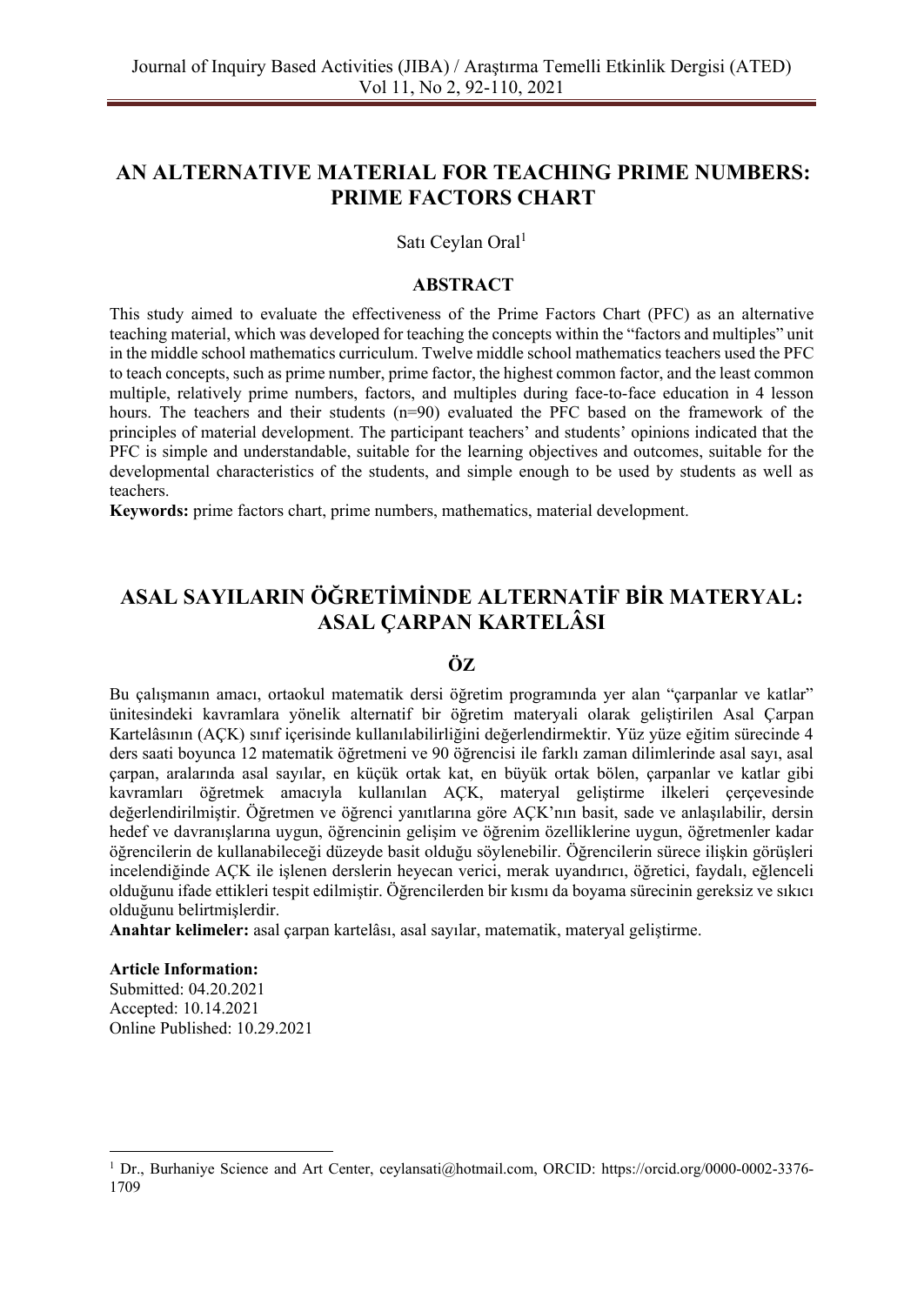#### **INTRODUCTION**

According to Altun (2001), the primary purposes of mathematics education are to provide students with the mathematical skills necessary in life, teach them to solve real-life problems, and enhance their ability to use a problem-solving approach when analyzing situations. Hence, it is of paramount importance today. However, many people have prejudices towards the abstract nature of mathematics because engaging in mathematics requires higher-order mental processes, such as problem-solving skills, and uses special symbols and signs to express concepts and ideas (Yıldırım, 1996). An increase or decrease in these prejudices can be directly related to how mathematics is taught (Dale, 1946; Hare, 1999). In many countries, traditional approaches that design mathematics instruction based on unconnected learning objectives have been replaced by constructivism-based approaches that emphasize conceptual and relational learning. Indeed, curricula developed based on traditional methods caused mathematics education to be trapped in a vicious circle (Boz, 2008). Developing teaching materials that students can use effectively in the classroom environment are listed among the factors that might save mathematics instruction from this vicious circle (Tuncer, 2008).

Many studies suggest that including materials in teaching environments comes with many benefits. According to the results of these studies, effective use of teaching materials in the learning environment facilitates learning and comprehension (İşman, 2005; Koşar et al., 2003), supports individual work, increases interest and motivation (Tuncer, 2008), provides learning experiences compatible with daily life (Gürbüz, 2007), improves critical thinking, problem-solving, and creativity skills (Körükçü, 2008), reinforces knowledge, and contributes to students' involvement in the learning process (Aslan & Doğdu, 1993). Teaching materials should be included in the instruction as objects that students can interact with to make sense of the mathematical concepts through their kinesthetic and visual senses (Sowell, 1989). Teaching materials can be used with different purposes including modeling the relationships between the subtopics of a subject, involving students in the learning environment actively, and concretizing abstract concepts that are difficult to comprehend (Van de Walle, 2007; Yazlık, 2018).

Seferoğlu (2011) suggests that it is necessary to benefit from the prerequisites and principles of material development to design and produce a material that will contribute to effective teaching. According to the principles of material development; the material should be simple, plain, and understandable, suitable for the learning objectives and outcomes, have visual features highlighting the key points of the material, suitable for the developmental characteristics of students, provide students with the opportunity to practice concepts, simple enough to be used by students as well as teachers, and easily developed/revised as needed. During the material development process, the topics such as target analysis, identifying the learners' characteristics, content analysis and design, integrating the content and the tool, and transferring the material to the learning environment should be addressed.

#### **Teaching the Concepts of Factors and Multiples**

In the middle school mathematics curriculum, the topics of "Factors and Multiples" are prerequisites for some curriculum standards (e.g., writing a number using exponents), and therefore, they are listed before the algebra topics in the sixth and eighth grades (Ministry of National Education [MoNE], 2018). Factors and multiples are important topics of the number strand in mathematics and are often included in both national and international exams (Tatar et al., 2008). However, students have learning difficulties related to these two concepts.

Prior research studies examined students' understanding of factors and multiples using different teaching approaches and participants (Bilge, 2005; Bolte, 1999; Korkmaz & Korkmaz, 2017; Özdeş, 2013). Özdeş (2013) found that some students thought that the number 1 was a prime number and the number 2 was not a prime number because it is even. The study also reported that according to some students, all odd numbers should be considered prime because they are not divisible by 2 and the negatives of prime numbers are also prime. The students had misconceptions about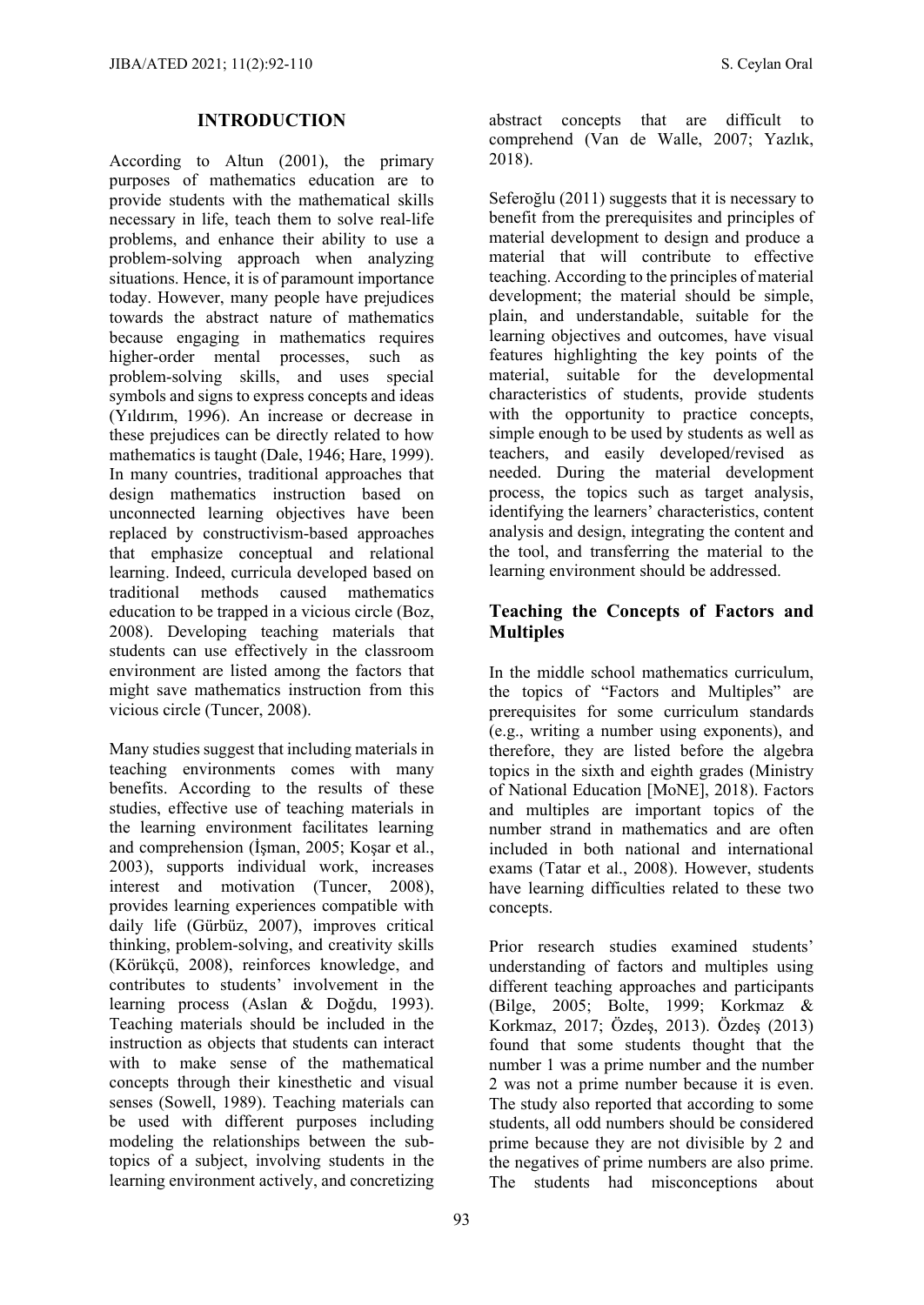relatively prime numbers, prime factorization, the highest common factor (HCF), and the lowest common multiple (LCM). Among the students' misconceptions were that relatively prime numbers must be prime numbers, they confused the concepts of division and divisibility, and they did not comprehend that number 1 is relatively prime with other numbers (Bolte, 1999; Yağmur, 2020).

The Sieve of Eratosthenes, a material that has been used for centuries in learning the concept of prime number, was designed as the elimination of multiples of prime numbers less than k to find prime numbers up to n where k  $\sqrt{n}$ , and was introduced by the Greek mathematician Eratosthenes in around 250 BC (Lambert, 2004). The Sieve of Eratosthenes is limited to detecting prime numbers from 1 to n. There is a need for a material to teach the other concepts (factor, multiple, divisor, prime number, common divisor, common multiple, HCF, LCM, and relatively prime numbers) related to factors and multiples. In this context, this study aimed to evaluate the effectiveness of the Prime Factors Chart as a teaching material, which was developed as an alternative tool for teaching the concepts within the "factors and<br>multiples" unit in the middle school unit in the middle school mathematics curriculum.

#### **THE DEVELOPMENT PROCESS OF THE PRIME FACTORS CHART**

The material was developed based on the framework suggested by Seferoğlu (2011). Expert opinions were obtained at every stage of the process, which was carried out in accordance with the prerequisites of the material development process. These experts were two academicians and two mathematics teachers who were teaching the sixth and eighth-grade classes at the time of the study. The material, originally designed to teach only the concepts of prime number and prime factor, was improved based on expert opinions. Experts asserted that the material could not be "easily developed and revised as needed," and upon this, a meeting was organized with the experts to discuss what other concepts and procedures can be taught using the material. In the meeting, we agreed that the Chart could be used not only to teach prime numbers and prime factors but also to teach the concepts of the factors, multiples, divisibility rules, common multiples,

common factors, relatively prime numbers, and HCF and LCM. Additionally, the material was finalized with its simple and plain form, which fits an A4 paper in light of the expert opinions. Due to the colorful images in its content, the designed material was named the "Prime Factors Chart (PFC)." Based on the prerequisites of the material development and expert opinions, the target audience of the material was determined, the characteristics of the learning environment and the learners were examined, and the material was transferred to the classroom environment after content analysis and design as explained below.

#### **Target Analysis**

This study aimed to develop a fun and effective material suitable for the developmental level of students to teach the concepts of factors and multiples. Therefore, we decided to design a material that would support students in cognitive, affective, and psychomotor learning domains.

#### **Learner Characteristics**

The topics of factors and multiples are mentioned for the first time in the curriculum in the sixth grade under the unit "*M.6.1.2. Factors and Multiples"* and then in the eighth grade under the unit *"M.8.1.1. Factors and Multiples*" (MoNE, 2018). Therefore, the target audience of the material developed in the current study is the sixth and eighth-grade students. The material was designed considering the students' attitudes, motivations, and readiness towards the mathematics course.

#### **Content Analysis, Design, and Transferring the Material to the Learning Environment**

The material evaluation principles (Seferoğlu, 2011) guided the design and evaluation stages of the material. The researcher and the experts agreed on its final form and how to transfer it to the classroom environment.

#### **ACTIVITY IMPLEMENTATION**

This study was conducted in the fall semester of the 2019-2020 academic year. The necessary legal permissions for the study were obtained from the relevant Directorate of National Education. In the study, a mixed-method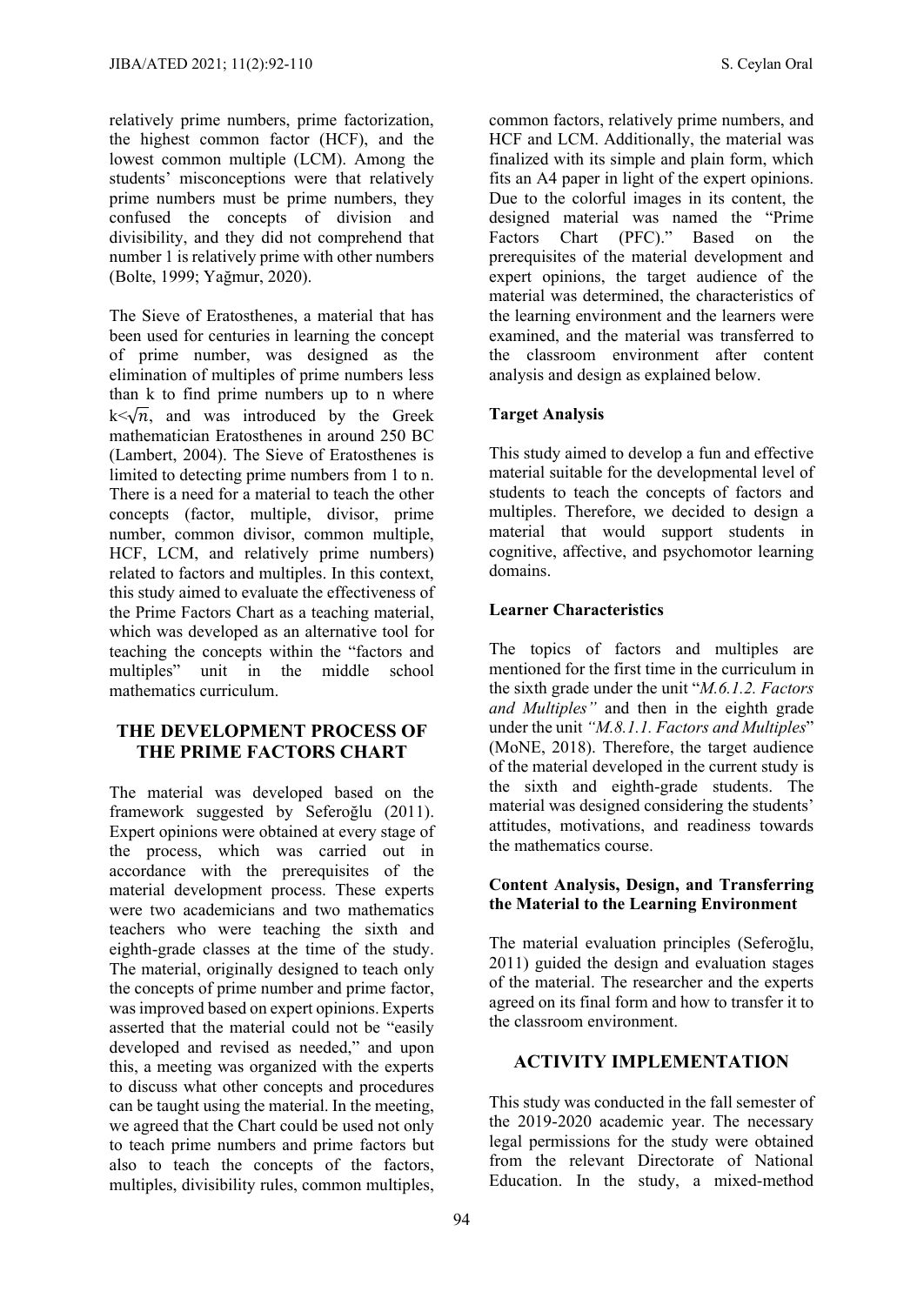research method was used. The quantitative data were obtained from the scores given by 12 teachers (Table 1) and 90 students (Table 2) within the framework of the material development principles, and the qualitative data were collected using open-ended questions administered to 15 eighth-grade students (Table 3) who participated in the sample implementation carried out by the researcher herself.

The current study started with a webinar in which the Prime Factors Chart (PFC) was introduced to 12 middle school mathematics teachers working in the Balıkesir province of Turkey. All of the teachers used the PFC in their lessons, and after the lessons, both they and their students evaluated the PFC using a questionnaire designed based on the Principles of Material Development (Seferoğlu, 2011). The material was used with the sixth and eighthgrade students. Each implementation lasted 4 lesson hours.

**Table 1.** Teacher Information in the Study Group

| Group  | Teachers (n) | $\frac{6}{9}$    |
|--------|--------------|------------------|
| Male   |              | $\frac{6}{41.6}$ |
| Female |              | $\%58.4$         |
| Total  |              | %100             |

|       | Table 2. Student Information in the Study |  |
|-------|-------------------------------------------|--|
| Group |                                           |  |

| Group  |    | Students (n)                          | %                  |
|--------|----|---------------------------------------|--------------------|
| Male   | 51 | 30 sixth graders<br>21 eighth graders | $\%56.6$           |
| Female | 39 | 19 sixth graders<br>20 eighth graders | $\frac{0}{6}$ 43.4 |
| Total  | 90 |                                       | %100               |

**Table 3.** Students Who Responded to Open-Ended Questions

| Group  |     | Students (n)   | $\frac{6}{9}$      |
|--------|-----|----------------|--------------------|
| Male   |     | eighth graders | $\frac{9}{6}$ 53.3 |
| Female |     | eighth graders | $\%46.7$           |
| Total  | ' 5 |                | $\frac{6}{100}$    |

The Material Evaluation Form (Appendix 1), which was designed based on Seferoğlu's (2011) principles of material development, was used to obtain the teachers' and students' evaluations of the PFC. In order for the evaluation to be measurable, the material development principles were transformed into a Likert-type questionnaire. The participants' responses to questionnaire items were analyzed by calculating the mean scores.

#### **Sample Activity Implementation**

The researcher, the mathematics teacher of the participating students, carried out the sample activity implementation with 15 eighth-grade students attending a public school during 4 lesson hours. In order to help the students build new knowledge on their existing knowledge, the activity tasks focused on the concepts included within the Factors and Multiples Unit of the sixth and eighth-grade curriculum. These concepts are "*M.6.1.2. Factors and Multiples Unit / Terms or Concepts: Factor, multiple, divisor, prime number, common divisor, common multiple"* and *"M.8.1.1. Factors and Multiples Unit / Terms or Concepts: The highest common factor (HCF), the least common multiple (LCM), relatively prime numbers*" (MoNE, 2018).

In the preliminary stage of the activity, the teacher told the students that they needed 25 different colored crayons for the next day. She added that if they could not find that many colors, they could obtain a new color by mixing the already existing ones. On the day of the activity, the blank version of the PFC (Figure 1, Appendix 2) was distributed to the students. The students were given the opportunity to examine the Chart. After an examination that lasted for about 2 minutes, the teacher asked the students what they noticed in the Chart. The following dialogue took place (all names are pseudonyms):

Teacher: What do you see in the Chart in front of you?

Furkan: The numbers from 1 to 100 are written in a certain order and divided into rectangles of equal size. These rectangles are also divided into boxes of different numbers and sizes.

Teacher: Great, what else?

Eren: I see that some numbers are not separated into any boxes.

Teacher: Hmm, do these numbers have a common property?

Ege: Yes, these numbers are prime.

Teacher: Has everyone noticed this? Ok, write down the definition of a prime number in your notebook.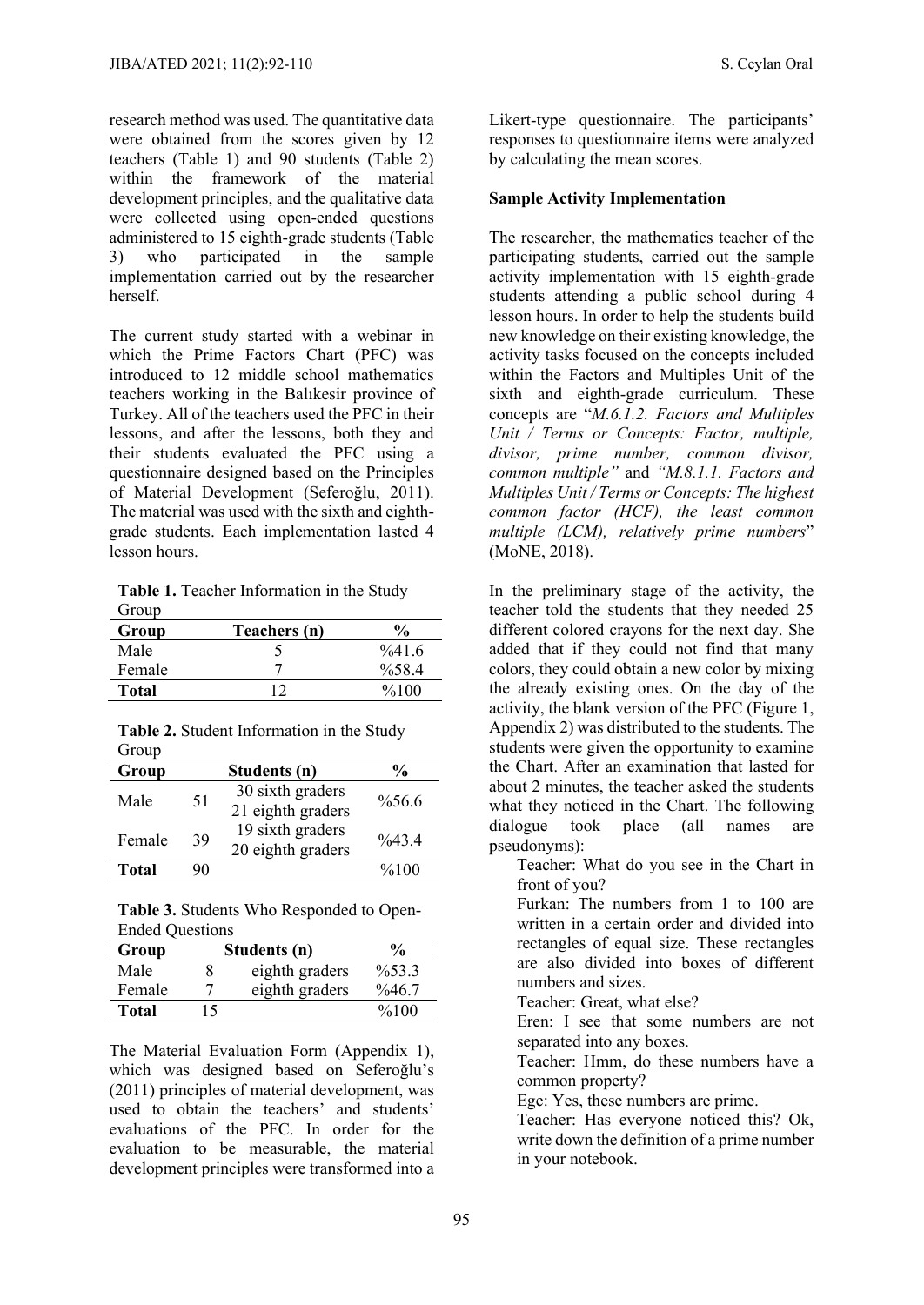| 91            | 92           | 92 | 94 | 95 | 96 | 97   | 98 | 99 | 100 |
|---------------|--------------|----|----|----|----|------|----|----|-----|
| 81            | 82           | 83 | 84 | 85 | 86 | 87   | 88 | 89 | 90  |
| 71            | 72           | 73 | 74 | 75 | 76 | 77   | 78 | 79 | 20  |
| 61            | 62           | 63 | 64 | 65 | 66 | 67   | 68 | 69 | 70  |
| 51            | 32           | 33 | 54 | 55 | 56 | 57   | 38 | 59 | 60  |
| 41            | 12           | 43 | 44 | 45 | 16 | $+7$ | 48 | 49 | 30  |
| 31            | 32           | 33 | 34 | 35 | 36 | 37   | 38 | 39 | 40  |
| 21            | 22           | 22 | 24 | 25 | 26 | 27   | 28 | 29 | 30  |
| $\mathbf{11}$ | 12           | 13 | 14 | 15 | 16 | 17   | 18 | 19 | 20  |
| ٠             | $\mathbf{z}$ | ı  | 4  | 3  | 6  | 7    | a  | 9  | 10  |

**Figure 1.** The In-classroom Version of the PFC

The PFC is indeed designed in a worksheet format, in which rectangles of the same size from 100 to 1 are divided into different sized segments. In this part, the teacher examined the prime number definitions that the students wrote in their notebooks and asked the whole class to write down all the prime numbers in the Chart in their notebooks as well. At this point, she tried to help the students realize that 25 different colors would represent 25 different prime numbers. The smaller boxes represent the prime factors of non-prime numbers. The teacher initiated a discussion in the class for students to discover this fact.

Teacher: So, let's think about what the little boxes mean. Does anyone have an idea? Onur: Factors, I guess.

Teacher: What do you think about Onur's idea?

Ege: Let's start with the smaller numbers one by one, ma'am. For example, the factors of 4 are 1, 2, and 4, so there are three numbers, but there are two boxes here. It can't be factors.

Zeynep: Oh, prime factors! But number 4 has one prime factor, which is 2. We have two boxes here.

Onur: Couldn't it be 4=2x2, then? For example, there are three boxes for number 8, and I think that 8=2x2x2.

Students: Yes, product of the prime factors. Teacher: You guys are great!

The whole class discussion supported the students to discover the working principle of PFC. Indeed, the PFC is designed as boxes containing the product of prime factors of nonprime numbers. Figure 2 shows an example.



**Figure 2.** Examples of Product of Prime Factors

Figure 2 shows that the rectangle representing the number 60 is divided into four equal parts, and the rectangle representing the number 68 is divided into three equal parts. In short, each number is divided into segments, each representing a prime factor, and painted in the color of the prime number it represents. Photograph 1 presents an example student work.



**Photograph 1.** A Student's Work on the PFC

The initial exploration of the PFC took about 20 minutes. In this phase, the teacher stated that the color of the box is their main concern, not the size so that the students do not develop misconceptions.

Teacher: Now, we will fill in a part of the Chart together. Previously, we discussed why 1 is not a prime number. Let's start with 2.

Banu: 2 is a prime number. It consists of one box. Should we assign a color to it?

Alp: Yes, shall we color number 2 in yellow?

Teacher: Yes, guys, yellow can represent the number 2 for us.

Banu: Let's color the number 3 in blue, then.

Teacher: If you have colored numbers 2 and 3 in yellow and blue, let's move on to 4. What do you think of 4?

Zeynep: If we write the number 4 as the multiplication of its prime factors, since  $4=2x^2$ , we write 2 in both boxes and color it in yellow.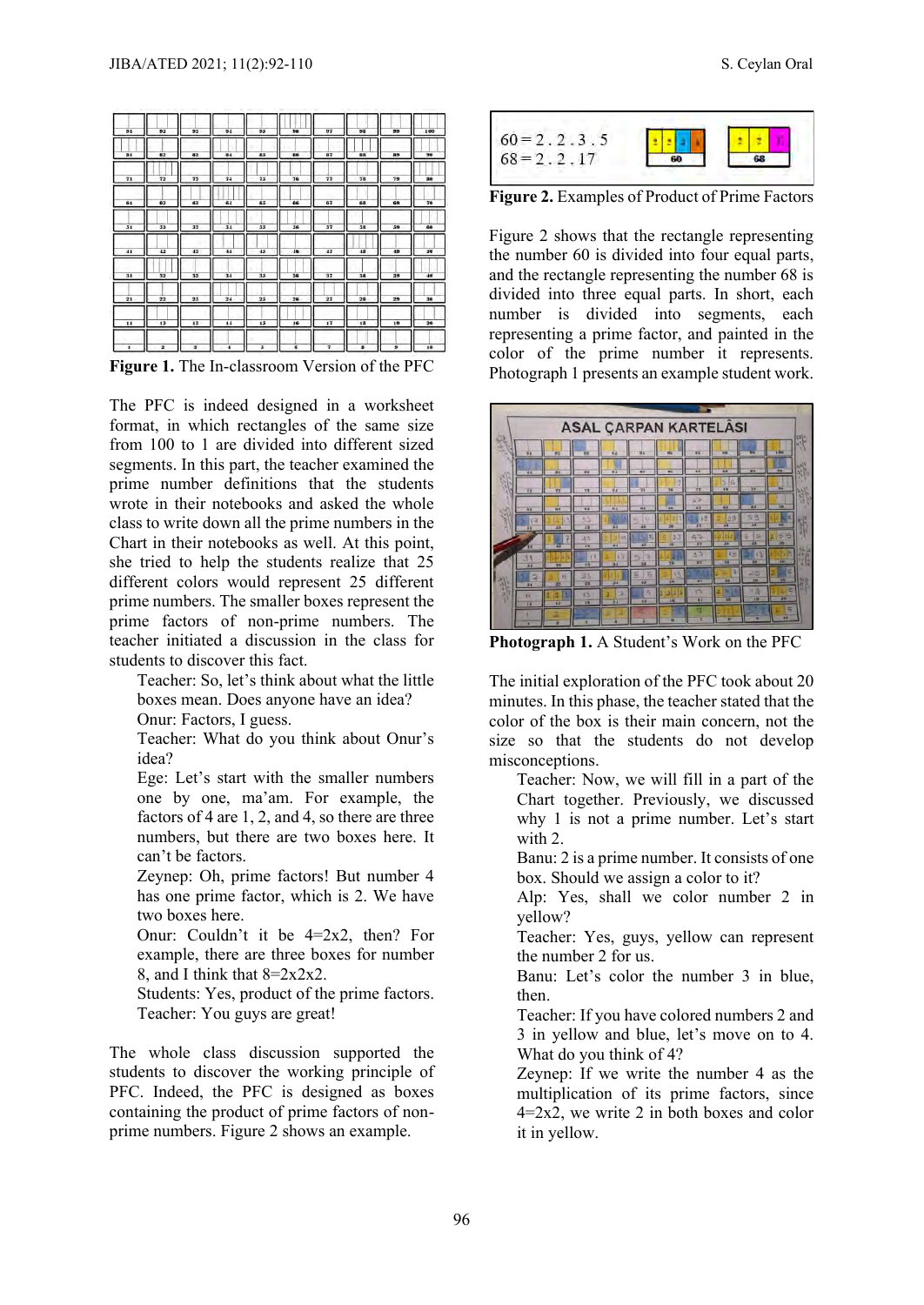Derin: There is something I don't understand. Why don't we think of it as  $4=4x1?$ 

Zeynep: Because 4 and 1 are not prime numbers. We will always write the prime factors in these little boxes so we know what color we can paint them.

Teacher: Yes, Derin, Zeynep is right. Come on; you tell us about the number 6 now.

Derin: So, since 6=2x3, we will write 2 and 3 in the boxes and paint them in colors that represent 2 and 3.

Teacher: Well done, kids!

After making sure that the students firmly understood the process and the common colors were determined for each prime number, they were given approximately 1 lesson hour to fill in and paint the entire Chart (Figure 3, Appendix 3). Some students first wrote down the prime factors and then proceeded to color them (Figure 4, Appendix 4). The teacher reminded the students about the divisibility rules:

Teacher: Guys, it will be easier to fill out the Chart if you know the divisibility rules.

Tarık: Yes, teacher, non-prime numbers from 1 to 100 are multiples of 2, 3, 5, or 7. That's why I always look to see if the numbers are divisible by these numbers.

Teacher: Great job, Tarık! Can you please tell your friends about the shortcuts for whether a number is divisible by 2, 3, or 5?



**Figure 3.** A Completed PFC

It is crucial that the teacher guides the students throughout the process and creates an environment where students can express themselves freely. A dialogue illustrating this environment is as follows:

Eylem: Teacher, I'm done.

Teacher: How did you finish it so fast?

Eylem: I found a shortcut, ma'am. For example, when factoring the number 78 into prime factors, I knew it was divisible by 2 because it was even. 78:2=39. I had already painted the Chart for the number 39. Look, it is  $39=3x13$ . Then,  $78=2x3x13$ .

Teacher: Of course, you can think of it that way. Nice one.

|               | ES.                      | ٠ | $\overline{z}$<br>3                  |                         | $\mathbf{1}$ |          |                   |   | 18                      |              |                                          | 97              | ž.                       |                      |              | $\mathbf x$  | п | z. |                         |  |
|---------------|--------------------------|---|--------------------------------------|-------------------------|--------------|----------|-------------------|---|-------------------------|--------------|------------------------------------------|-----------------|--------------------------|----------------------|--------------|--------------|---|----|-------------------------|--|
|               | 91                       |   | 92                                   | 93                      |              |          | 94                |   | 95                      |              | 96                                       | 97              |                          | 98                   |              | 99           |   |    | 100                     |  |
| $\mathcal{Z}$ | x                        |   | n                                    | $\mathbf{x}$            |              | $\Delta$ | $\mathbf{3}$      | 5 | E.                      |              | B.                                       | ×               |                          | ×.<br>$\overline{z}$ | H            | $\mathbf{H}$ |   | ž. | 3                       |  |
|               | 81                       |   | 82                                   | 83                      |              |          | 84                |   | 85                      |              | 86                                       | 87              |                          | 88                   |              | 89           |   |    | 90                      |  |
|               | $\mathbf{a}$             |   | $\mathbb{R}$<br>$\ddot{\phantom{a}}$ | $\overline{a}$          |              |          | s.                |   | $\overline{3}$<br>×,    |              | $\mathbf{p}$<br>$\overline{\phantom{a}}$ | it              | ł                        |                      | $\mathbf{B}$ | ы            |   | t  | 2                       |  |
|               | 71                       |   | 72                                   | 73                      |              |          | 74                |   | 75                      |              | 76                                       | 77              |                          | 78                   |              | 79           |   |    | 80                      |  |
|               | $\mathbf{a}$             |   | $\mathbf{u}$                         |                         |              | ž        | ď                 |   | n                       |              | $\mathbf{u}$<br>3.                       | 67              | $\overline{2}$           |                      | n            | 匆            |   |    | 5                       |  |
|               | 61                       |   | 62                                   | 63                      |              |          | 64                |   | 6.5                     |              | 66                                       | 67              |                          | 68                   |              | 69           |   |    | 70                      |  |
| 3             | к                        |   | n<br>$\overline{z}$                  | $\overline{\mathbf{3}}$ |              |          | l s               |   | $\mathbf{H}$            | $\mathbf{z}$ | z.                                       | 19              | ÷                        |                      | $\mathbf{z}$ | 54           |   |    | 213                     |  |
|               | 51                       |   | 52                                   | 53                      |              |          | 54                |   | 55                      |              | 36                                       | 37              |                          | 58                   |              | 59           |   |    | 60                      |  |
|               | 4                        | ٠ | $\mathbf{R}$                         |                         |              |          | x<br>$\mathbf{n}$ | 1 | $\overline{\mathbf{3}}$ | s.           | $\dot{2}$                                | £.              | $\overline{\phantom{a}}$ | ÷.                   | 21           |              |   |    | $\overline{\mathbf{s}}$ |  |
|               | $+1$                     |   | 42                                   | 43                      |              |          | $\overline{11}$   |   | 45                      |              | 46                                       | 47              |                          | 48                   |              | 49           |   |    | 50                      |  |
|               | $\mathfrak{A}$           |   | ž<br>z.<br>ы                         |                         | $\mathbf{u}$ |          | Ħ                 |   | ţ                       | 2.1<br>٠     | $\mathcal{I}$<br>3                       | $\overline{37}$ |                          |                      | 19           | в            |   | ÷. | $\overline{a}$          |  |
|               | 31                       |   | 32                                   | 33                      |              |          | 34                |   | 35                      |              | 36                                       | 37              |                          | 38                   |              | 39           |   |    | 40                      |  |
|               |                          |   | $\mathbf{u}$                         | $\overline{a}$          |              | ž        | ž                 |   |                         |              | n                                        | s,              | ž.                       |                      | т            | ×            |   | ٠  | 3                       |  |
|               | $\overline{\mathbf{21}}$ |   | $\overline{22}$                      | 23                      |              |          | 24                |   | 25                      |              | 26                                       | 27              |                          | 28                   |              | 29           |   |    | 30                      |  |
|               | n                        | ٠ | $\cdot$ 2                            | B                       |              |          |                   |   |                         | ×            | 211<br>٠                                 | 17              | ÷                        |                      |              | $\mathbf{B}$ |   |    | $\overline{z}$          |  |
|               | n                        |   | 12                                   | 13                      |              |          | 14                |   | 15                      |              | 16                                       | 17              |                          | 18                   |              | 19           |   |    | 20                      |  |
|               |                          |   |                                      |                         |              |          |                   |   |                         |              |                                          |                 | ž                        |                      |              |              |   |    |                         |  |
|               |                          |   | Ξ                                    | з                       |              |          |                   |   |                         |              |                                          |                 |                          |                      |              |              |   |    | 10                      |  |

**Figure 4.** Prime Factorized PFC

The first 2 hours of the activity were spent on discovering the working principle of PFC and writing and coloring the prime factors. In the next 2 hours, the students discussed which mathematical concepts they can explore using the PFC in addition to the concepts of prime numbers and prime factorization.

Teacher: Everyone should have completed their prime factor chart and brought it with them today. Now, let's discuss what else we can learn by using this Chart and briefly write down everything we find in our notebook. [Students are given some time to think about the question.] Yes, anyone wants to speak?

Elif: Ma'am, the PFC teaches us the concepts of prime numbers and prime factorization (Photograph 2).

Teacher: Now, everyone, draw and color a prime and non-prime number that you choose from your Chart.



**Photograph 2.** Sample Student Work 1

Other concepts discovered with the students were noted in the student notebooks, along with their examples.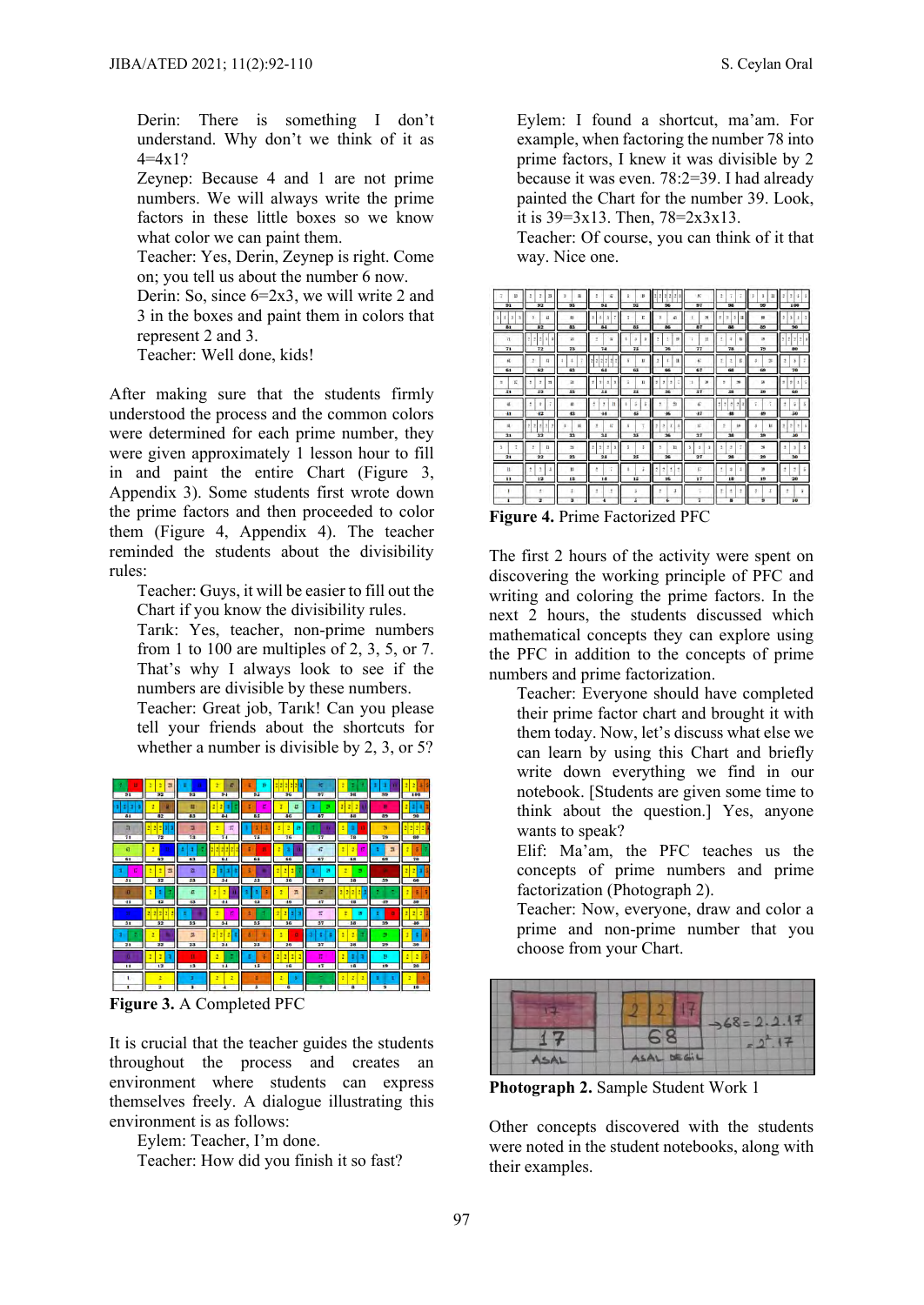Teacher: What other concepts does the prime factors chart teach us?

Fuat: We repeatedly use the divisibility rules (Photograph 3). This reinforces our learning.

Derin: We can see all the factors of a number. For example, when we consider the number 30, we can say that 30 is divisible by 2, 3, 5, and their product that are 6, 15, 10, and 30. Each number is already divisible by 1 (Photograph 4).



**Photograph 3.** Sample Student Work 2



**Photograph 4.** Sample Student Work 3

The students explained their ideas to their classmates, and when necessary, they showed their work by writing them on the board.

Akın: We can also find the common factors of numbers. For example, when I look at the numbers 28 and 63, I can see that 7 is a common color.

Mustafa: That is easy. What about the numbers 12 and 24? They have a lot of common factors. It is not enough to say a common color and a common factor. Very complicated.

Akın: Teacher, can I show this on the board? (Photograph 5) 12= 2.2.3 and 24=2.2.2.3. What colors do they both have in common? (He asks her to look at the Chart) 2, 2, and 3. Just like we find all the factors, we will write down all the factors that we can form from these common colors. 1, 2, 3, 4, 6, and 12. These are common factors of the numbers 12 and 24. Mustafa: We have also seen the highest of the common factors. Then, the highest number of common colors can also be the HCF. It is fine.



**Photograph 5.** Akın's Work on the Whiteboard

During the activity, the students were encouraged to discuss and learn from each other. In the current implementation, the students had difficulty seeing that the Chart could be used for relatively prime numbers and the LCM concepts. The teacher gave hints for how these concepts can be examined with the help of the PFC.

Teacher: Guys, can we see the relatively prime numbers when we examine the Chart?

Zeynep: Do the relatively prime numbers have to be prime, teacher?

Elif: No, I guess, they are not. There should be no common factors other than 1 for them to be relatively prime numbers.

Teacher: Is this clear to everyone? Eylem, do you understand the definition Elif explained? How can the Chart help us in this regard?

Eylem: Actually, I don't know. I need to think. Akın just said that the common factor is the common color. Shouldn't there be a common color then? [Looking at the Chart.] For example, 8 and 15 do not have any common colors. Can we call them relatively prime?

Elif: Of course!

Teacher: Well done, guys! Let's draw an example (Photograph 6).



**Photograph 6.** Sample Student Work 4

At the end of the lesson, to increase the students' motivation, the teacher mentioned the benefits of mathematics as a discipline that teaches interrelated concepts and develops the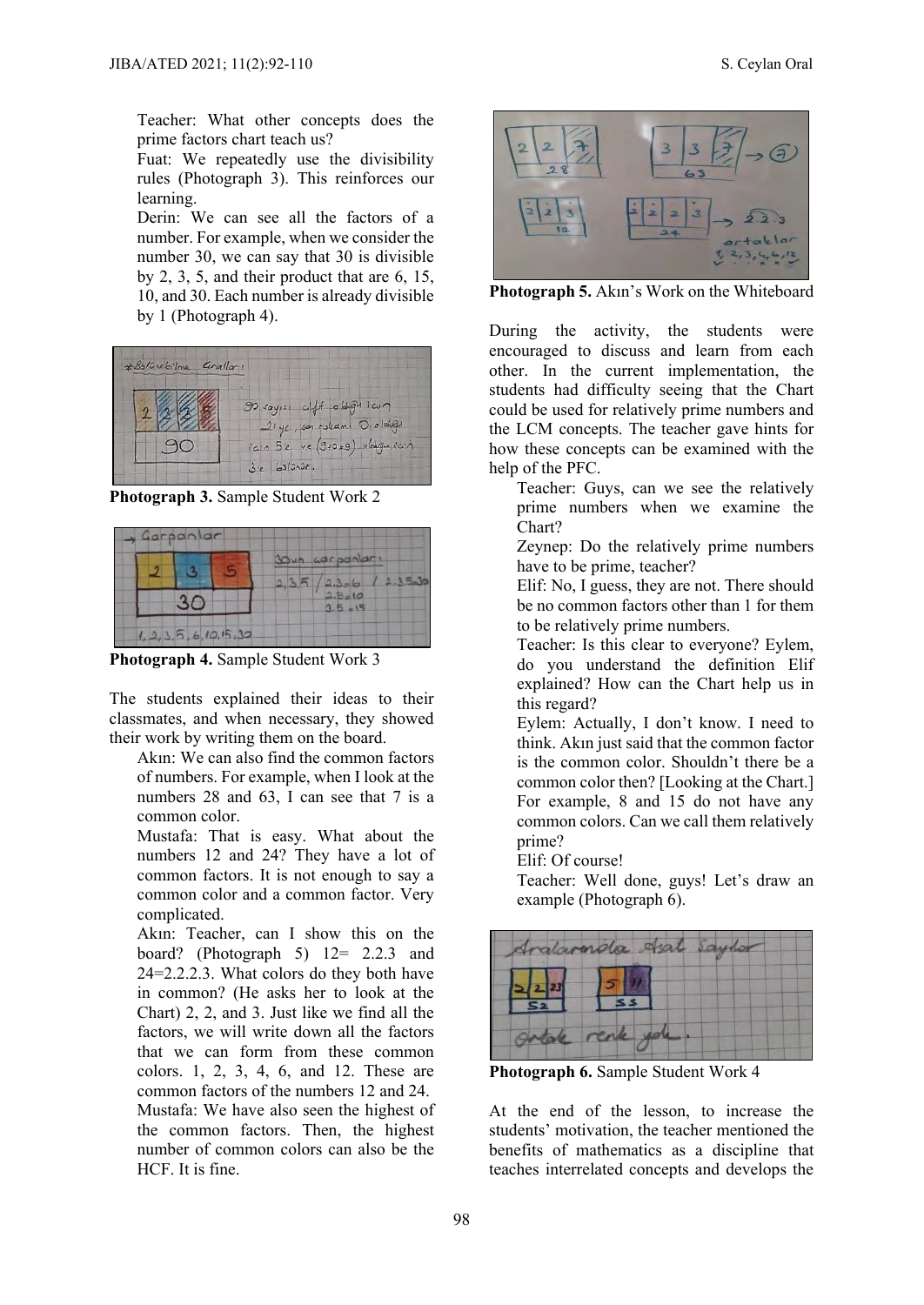human brain. Photograph 7 shows samples of student work with the PFC.



**Photograph 7.** Students' Work on PFC

The PFC can be brought back to the classroom environment and used with students for exploring many other concepts and course objectives. *Examples of these concepts and objectives are given in Appendix 5.*

#### **EVALUATION OF THE ACTIVITY**

In order to analyze whether the PFC can be used in the classroom as an alternative teaching material, the evaluations of three different groups were taken into consideration. Table 5 presents information on these groups and related data collection tools.

**Table 5.** Groups Evaluating the Material

| Group and No      | <b>Data Collection Tool</b>                     |
|-------------------|-------------------------------------------------|
| Teachers $(n=12)$ | Material evaluation form<br>(Quantitative data) |
| Students $(n=90)$ | Material evaluation form<br>(Quantitative data) |
| Students $(n=15)$ | Open-ended questions<br>(Qualitative data)      |

Twelve middle school mathematics teachers and their students (n=90) indicated in Table 5 used the PFC and evaluated it according to the material evaluation form. In this evaluation, each item was scored over 5 points (100%), and the mean scores were calculated (Table 6). Besides, 15 eighth-grade students who participated in the sample implementation lessons taught by the researcher evaluated the PFC by responding to open-ended questions.

|                                                                                 |      | <b>Teachers</b> | <b>Students</b> |            |  |
|---------------------------------------------------------------------------------|------|-----------------|-----------------|------------|--|
|                                                                                 | Mean | $\frac{0}{0}$   | Mean            | $\%$       |  |
| * Is it simple and understandable?                                              | 3.33 | 83.33           | 3.67            | 91.67      |  |
| * Is it appropriate for the learning objectives<br>and outcomes?                | 3.58 | 89.58           | 3.83            | 95.83      |  |
| * Do the visual features highlight key points of<br>the material?               | 3.17 | 79.17           | 3.90            | 97.50      |  |
| * Is it appropriate for students' developmental<br>characteristics?             | 3.25 | 81.25           | 4.00            | 100.00     |  |
| * Does it provide the student with the<br>opportunity to practice and exercise? | 3.15 | 78.75           | 3.93            | 98.33      |  |
| * Is it simple enough to be used by students as<br>well as teachers?            | 3.50 | 87.50           | 3.83            | 95.83      |  |
| * Can it be easily improved and revised as<br>needed?                           | 2.42 | 60.42           | 3.50            | 87.50      |  |
| Mean                                                                            | 3.20 | % 80.00         | 3.81            | $\%$ 95.24 |  |

**Table 6.** Teachers' and Students' Responses to the Material Evaluation Form

Table 6 shows that both the teachers and the students evaluated the PFC with high ratings ranging from 2.42 to 4. Based on the teachers' and students' evaluations, we can infer that the PFC is suitable for the learning objectives and outcomes, is simple and understandable, and can be used by students as well as teachers. Additionally, participant teachers and students indicated that the PFC is suitable for the developmental characteristics of the students, the visual features highlight the key points of the material, and it provides the students with the opportunity to practice and exercise. The lowest rating was given to the last item on improving and revising the material by the participating teachers.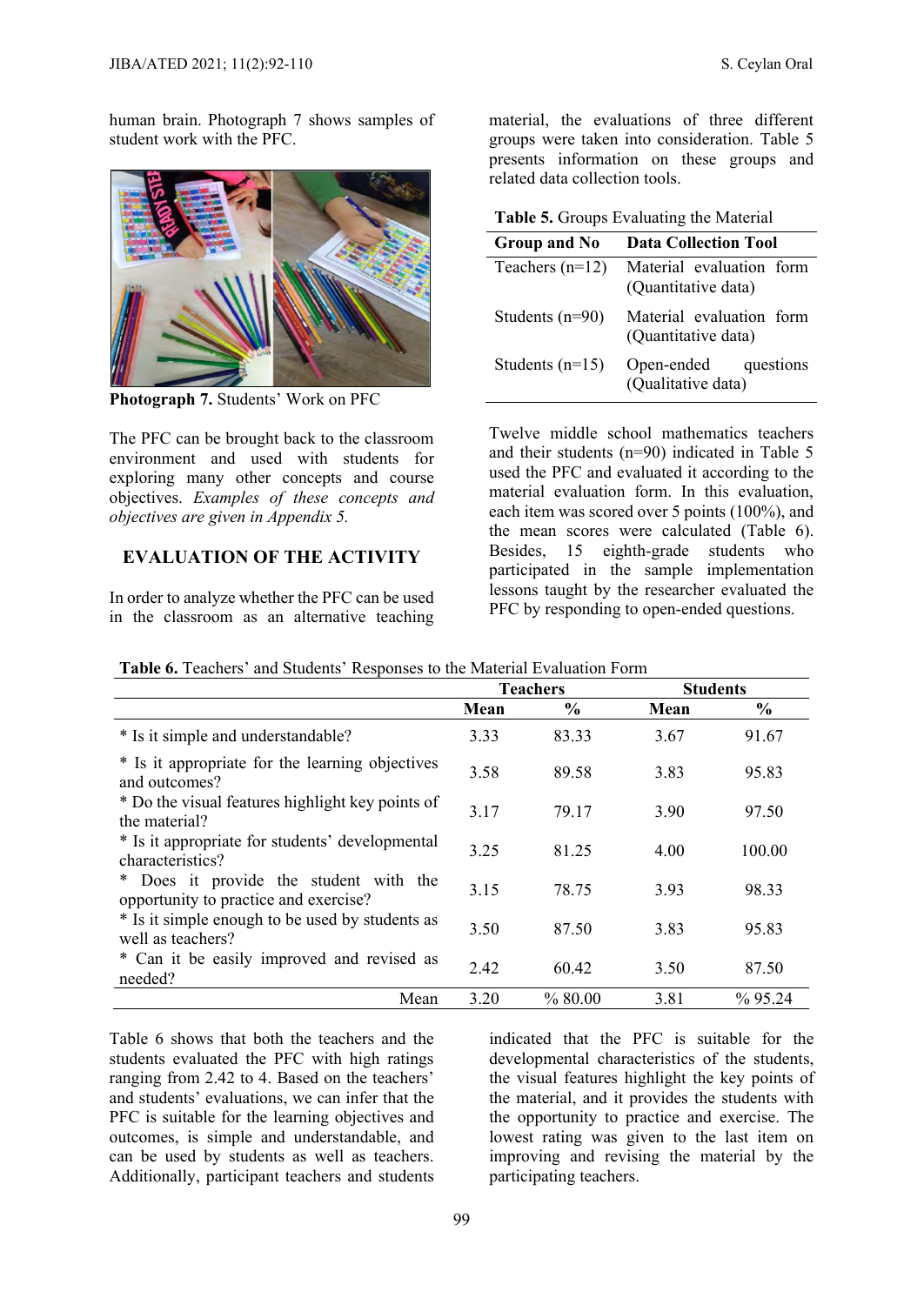The eighth-grade students who participated in the sample activity implementation responded to open-ended questions about the skills they gained and the problems they experienced during the process. Table 8 shows the openended questions. The students answered the questions in writing.

**Table 8.** Open-Ended Questions

- $\checkmark$  What are your opinions about the lessons taught with the Prime Factors Chart?
- $\checkmark$  What skills did you learn as a result of participating in the Prime Factors Chart lessons?
- $\checkmark$  What problems did you experience in this process?

The students expressed that the lessons taught with the PFC were exciting, engaging, instructive, useful, and entertaining. Some of the students added that the process required patience. Examples of the student statements are as follows:

I was very happy to attend this lesson. Gradually, the initially complex paper with numbers up to 100 that you gave us became meaningful. So, the lesson was interesting and fun. (Furkan).

I found this activity very useful. First of all, it was very nice that our teacher encouraged us to question and listen to everyone's opinion. (Elif).

I think this process was very entertaining and instructive. I realized that I understood some concepts that I had trouble with understanding before. (Eren).

The students had some prior knowledge of factors and multiples before participating in the activity. They wrote that they made more sense of the concepts after engaging in the lessons taught with the PFC. They answered the question about what skills the lessons taught them by writing down all the concepts related to the Chart. The students explained that they learned the concepts such as prime number, prime factors (8 students), factors (7 students), divisibility rules (9 students), relatively prime numbers (8 students), and HCF-LCM (7 students). Some of the student statements on the interview form are as follows:

First of all, I must state that we are expected to know the divisibility rules, prime numbers, and prime factors, which we had learned in the sixth grade. However, we don't really know these topics that much. Thanks to the PFC, I concretized the concepts I thought I knew, such as the common factors and relatively prime numbers... Everything was so clear... (Derin).

The concept of the prime factor was interesting to me. Think about it; we can write all the numbers except 1 to infinity as the product of prime numbers. So weird and fascinating! (Mustafa).

One of the most fundamental topics of the eighth grade math is factors and multiples. I understood a topic that I previously had difficulty with learning during a stressful time for us, as we are preparing for LGS [Nationwide High School Entrance Exam]. I learned relatively prime numbers, for example. If there is no common color, there is no common factor. These are relatively prime numbers. Very easy! (Elif).

The last question asked to the students in the interview form was the problems they experienced during the lesson taught with the PFC. While most of the students expressed that they did not encounter any problems, some stated that it was difficult to find 25 different colors, and they were bored with coloring all the numbers. Additionally, some students expressed that they had difficulty understanding some parts and did not like the questioning process created in the classroom. Some of the student statements on the interview form are as follows:

Was it necessary to color all the numbers in the Chart? We could only write the prime factors and discuss them. I think that our teacher had it painted for fun, but I thought it was boring and unnecessary. I couldn't find 25 colors anyway. (Akın).

Our teacher asked us everything. We tried to discover everything ourselves. I was not very active during that time, but after my friends explained the concepts, I understood them. (Eren).

I had a hard time understanding some parts. That's why I can say I was bored. (Eylem).

#### **CONCLUSION and SUGGESTIONS**

This study used classroom implementations to evaluate the effectiveness of the PFC, developed for teaching the concepts within the factors and multiples unit in the sixth and eighth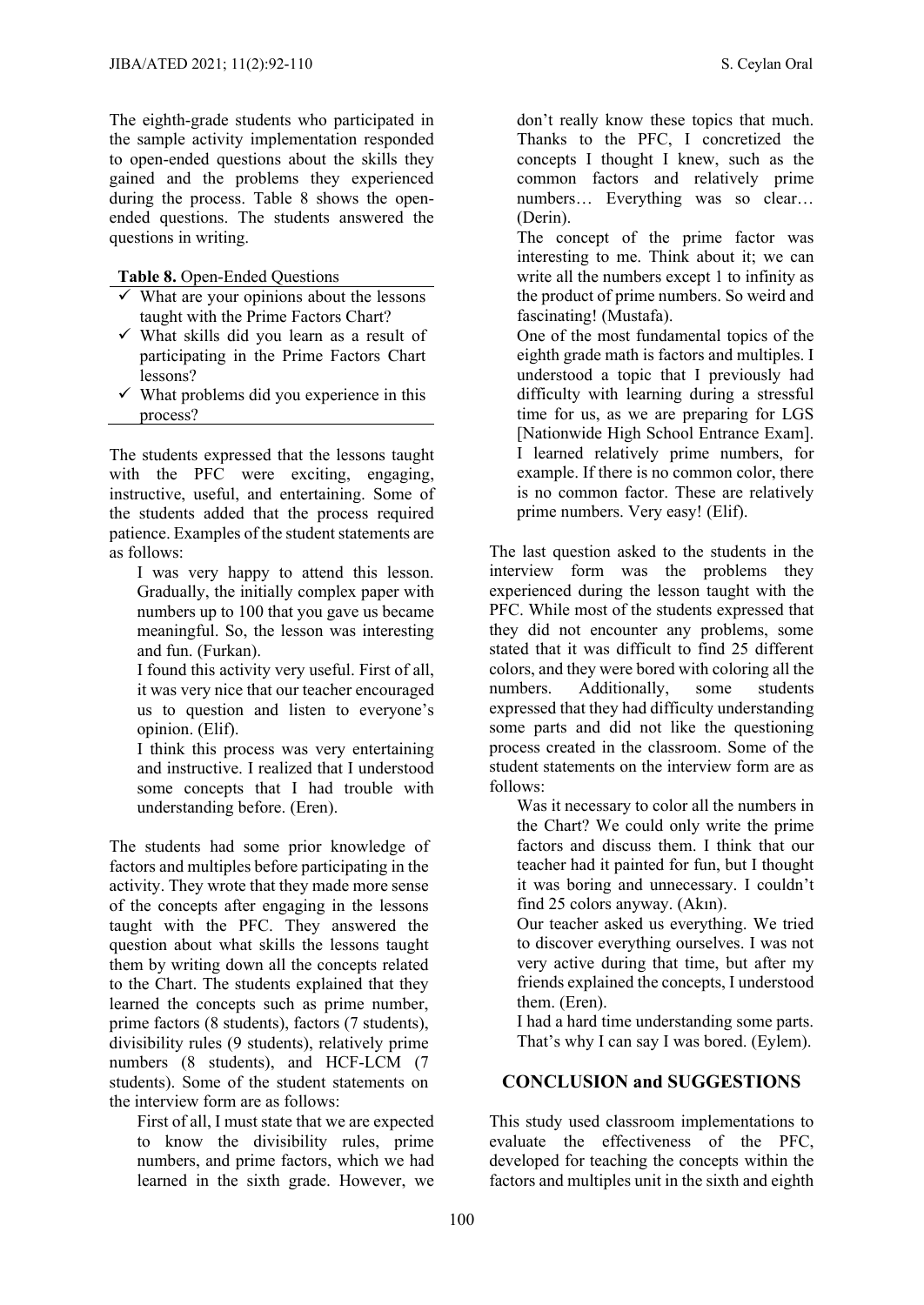grades mathematics curriculum in Turkey. The PFC was designed based on the prerequisites of the material development process by following the phases of target analysis, determination of learner's characteristics, content analysis and design, integration of content and the tool, and transferring the material to the learning environment. Hence, aligned with the related literature (Seferoğlu, 2011; Yanpar, 2015), the material was designed to be simple, plain, and understandable, suitable for the learning objectives and outcomes, providing students with the opportunity to practice and exercise, and economical and ergonomic in a way that all students and teachers can easily use.

Twelve mathematics teachers used the PFC for teaching the concepts of prime numbers and prime factors. The teachers' and the students' evaluations of the PFC within the framework of the principles of material development revealed that the PFC is suitable for the learning objectives and outcomes, simple and understandable, simple enough to be used by students as well as teachers, suitable for the developmental characteristics of students, and has visual features that highlight the key points of the material. The participants' evaluations indicate that the PFC can be used to teach the concepts within the factors and multiples unit and will positively contribute to the teaching process. The findings of the current study are consistent with the findings obtained by Bilge's (2005) study conducted on teaching the concepts of prime numbers and prime factors through an active learning method. Kamii et al. (2001) found that most of the mathematics teachers in their study underlined that the use of materials contributed positively to students' mathematical thinking. A similar finding was obtained in this study based on the participating teachers' evaluations of the PFC.

The findings regarding the students' opinions on the activity showed that they found the lessons taught with the PFC exciting, engaging, instructive, useful, and entertaining. Some of the students thought that the process required patience. The positive effect of the mathematics lessons conducted with the PFC on students' motivation levels supports similar studies that reported a positive relationship between students' motivation and using materials in lessons (Keller, 2010; Yorgancı & Terzioğlu, 2013).

The related literature reported that students have misconceptions related to prime numbers such as the number 1 is a prime number, the number 2 is not prime because it is even, and all odd numbers are prime (Özdeş, 2013). It was found that according to some students, the negatives of prime numbers are also prime, and relatively prime numbers must be prime (Bolte, 1999). In light of the existing literature on students' misconceptions, the researcher emphasized the key points of the concepts during the lessons taught with the PFC. In the Chart, the number 1 is colored in white, and it is clear that it is not prime as no other number includes a white section. Additionally, the PFC consists of only positive numbers, and this gives an implicit message that there are no negative prime numbers. The fact that there is no requirement for relatively prime numbers to be prime is presented to the students with many examples according to the "common color means common factor" principle. From this point of view, the PFC has a structure that can eliminate students' misconceptions and can even prevent such misconceptions to occur.

The results of the current and previous research studies support that using materials in the learning environments facilitates perception and learning, arouses interest, and brings vitality to the lesson. Additionally, materials save time in the teaching process, help to consolidate the knowledge, and promote long-lasting learning. Hence, materials that can make learning permanent, effective, and enjoyable should be used in learning environments. Educators should receive training to design materials and gain knowledge about the importance and positive effects of using materials in their courses. The current research is limited to the "Factors and Multiples" concepts in mathematics. New course contents can be developed using materials for teaching other mathematics concepts or for other subject fields.

#### **REFERENCES**

- Altun, M. (2001). *Matematik öğretimi [Teaching mathematics]*. Alfa Press.
- Aslan, Z., & Doğdu, S. (1993). *Eğitim teknolojisi uygulamaları ve eğitim araç gereçleri [Educational technology applications and educational tools].* Tekışık Publishing.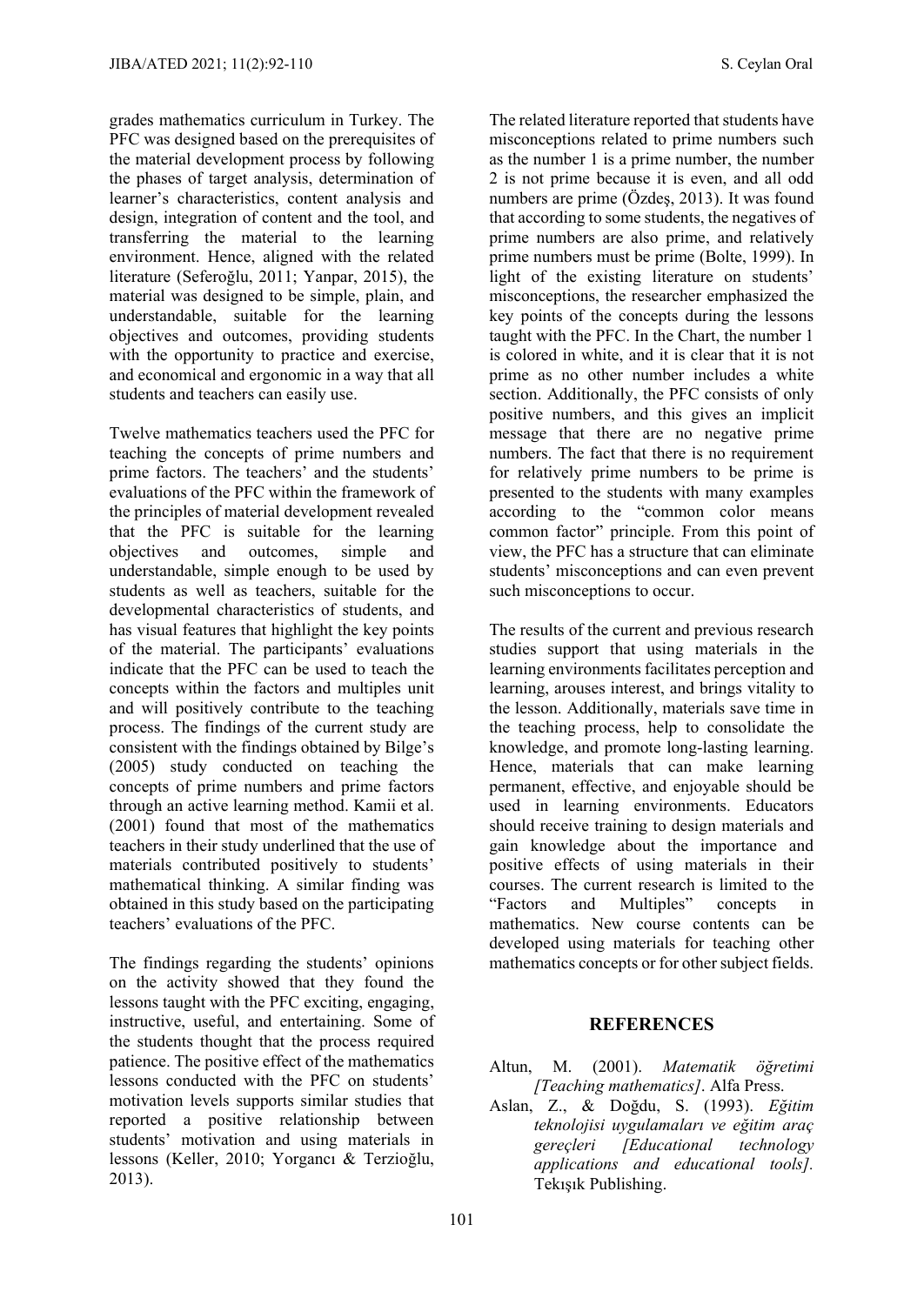- Bilge, O. (2005). *İlköğretim 6. sınıf matematik dersi asal sayılar ve çarpanlara ayırma ünitesinin hedef ve davranışlarını kazandırmada aktif öğrenme yaklaşımının etkisi [The effect of active learning approach in reaching the objectives and behaviors of the unit prime numbers and factorization in the sixth grade in primary school]* [Unpublished master's thesis]. Gazi University.
- Bolte, L. (1999). Enhancing and assessing preservice teachers' integration and expression of mathematical knowledge. *Journal of Mathematics Teacher Education, 2*(2), 167-185.
- Boz, N. (2008). Matematik neden zor? [Why is mathematics difficult?]. *Necatibey Faculty of Education Electronic Journal of Science and Mathematics, 2*(2), 52-65.
- Dale, E. (1946) *Audio-visual methods in teaching.* The Dryden Press.
- Gürbüz, R. (2007). Olasılık konusunda geliştirilen materyallere dayalı öğretime ilişkin öğretmen ve öğrenci görüşleri [Students' and their teachers' opinions about the instruction based on the materials on probability subject]. *Kastamonu Education Journal, 15*(1), 259– 270.
- Hare, A. Y. M. (1999). *Revealing what urban early childhood teachers think about mathematics and how they teach it: Implications for practice* [Unpublished doctoral dissertation]. University of North Texas.
- İşman, A. (2005). *Öğretim teknolojileri ve materyal geliştirme [Instructional technologies and material development]*. PegemA Publishing.
- Kamii, C., Lewis, B. A., & Kirkland, L. (2001). Manipulatives: When are they useful? *The Journal of Mathematical Behavior, 20*(1), 21-31.
- Keller, J. M. (2010). *Motivational design for learning and performance: The ARCS model approach.* Springer Science & Business Media.
- Korkmaz, E., & Korkmaz, C. (2017). Ebob-Ekok konusunun gerçekçi matematik eğitimi etkinlikleriyle öğretiminin başarı ve tutuma etkisi [EBOB –EKOK subject effect to success and attitude with teaching realistic mathematics education activities]. *Mustafa Kemal University*

*Journal of Social Sciences Institute, 14*(39), 504-523.

- Koşar, E., Yüksel, S., Özkılıç, R., Avcı, U., Alyaz, Y., & Çiğdem, H. (2003). *Öğretim teknolojileri ve materyal geliştirme. [Instructional technologies and material development].* PegemA Publishing.
- Körükçü, E. (2008). *Tam sayılar konusunun görsel materyal ile öğreniminin 6. sınıf öğrencilerinin matematik başarılarına etkisi [The effect of learning integers using visual materials on 6th grade students' success in mathematics]* [Unpublished master's thesis]. Marmara University.
- Lambert, M. (2004). Calculating the Sieve of Eratosthenes. *Journal of Functional Programming, 14*(1), 759-763.
- Ministry of National Education. (2018). *Matematik dersi öğretim programı (İlkokul ve ortaokul 1, 2, 3, 4, 5, 6, 7 ve 8. sınıflar) [Mathematics curriculum (Primary and middle school 1, 2, 3, 4, 5, 6, 7, and 8th grades)].* https://mufredat.meb.gov.tr
- Özdeş, H. (2013). *9. sınıf öğrencilerinin doğal sayılar konusundaki kavram yanılgıları [Misconceptions of 9th class students regarding to natural numbers]* [Unpublished master's thesis]. Adnan Menderes University.
- Seferoğlu, S. S. (2011). *Öğretim teknolojileri ve materyal geliştirme [Instructional technologies and material development].*  PegemA Publishing.
- Sowell, E. J. (1989). Effects of manipulative materials in mathematics instruction. *Journal for Research in Mathematics Education, 20*(5), 498-505.
- Tatar, E., Okur, M., & Tuna, A. (2008). Ortaöğretim matematiğinde öğrenme güçlüklerinin saptanmasına yönelik bir çalışma [A study to determine learning difficulties in secondary mathematics education]. *Kastamonu Educational Journal, 16*(2), 507–516.
- Tuncer, D. (2008). *Materyal destekli matematik öğretiminin ilköğretim 8. sınıf öğrencilerinin akademik başarısına ve başarının kalıcılık düzeyine etkisi [The effect of teaching material aided instruction on 8th grade students' academic success and level of permanency]* [Unpublished master's thesis]. Gazi University.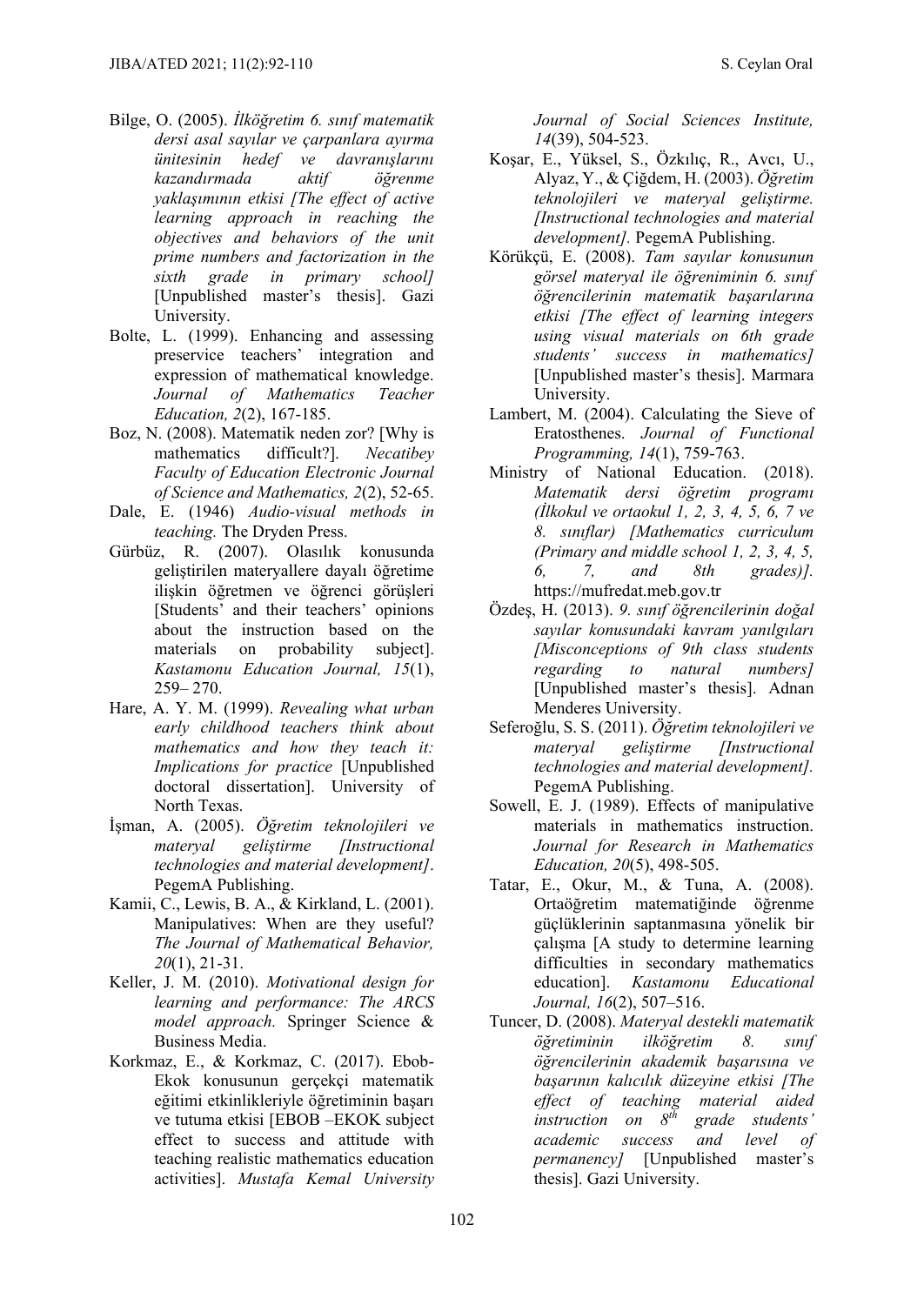- Van de Walle, J. A. (2007). *Elementary and middle school mathematics: Teaching developmentally* (6<sup>th</sup> ed.). Pearson Education, Inc.
- Yağmur, B. E. (2020). A game-based activity related to prime numbers. *Journal of Inquiry Based Activities, 10*(1), 18–30. https://ated.info.tr/ojs-3.2.1- 3/index.php/ated/article/view/9
- Yanpar, T. (2015). *Öğretim teknolojileri ve materyal tasarımı [Instructional technologies and material design].* Anı Publishing.
- Yazlık, D. Ö. (2018). Öğretmenlerin matematik öğretiminde somut öğretim materyali kullanımına yönelik görüşleri [The views of teachers about use of concrete teaching materials in mathematics teaching]. *OPUS International Journal of Society Researches, 8*(15), 775-805.
- Yorgancı, S., & Terzioğlu, Ö. (2013). Matematik öğretiminde akıllı tahta kullanımının başarıya ve matematiğe karşı tutuma etkisi [The effect of using interactive whiteboard in mathematics instruction on achievement and attitudes toward mathematics]. *Kastamonu Educational Journal, 22*(3), 919-930.
- Yıldırım, A. (1996). Disiplinlerarası öğretim kavramı ve programlar açısından doğurduğu sonuçlar [The concept of interdisciplinary teaching and its consequences in terms of programs]. *Hacettepe University Journal of Education, 12*, 89-94.

#### **Citation Information**

Ceylan Oral, S. (2021). An alternative material for teaching prime numbers: Prime factors chart. *Journal of Inquiry Based Activities, 11*(2), 92-110. https://www.ated.info.tr/ojs-3.2.1- 3/index.php/ated/issue/view/22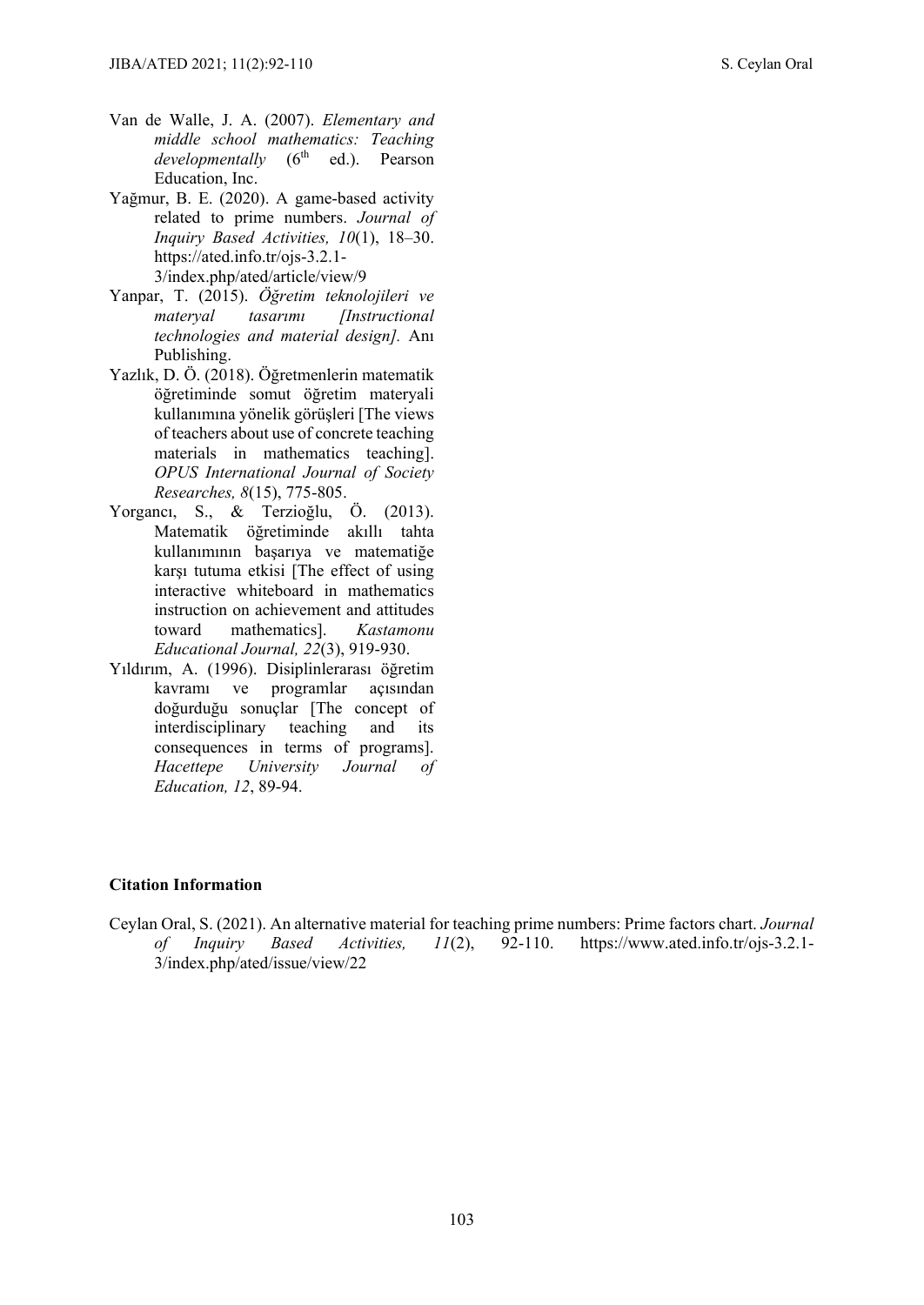#### Material Evaluation Form

|                                                                                 | Definitely<br>N <sub>0</sub> | N <sub>o</sub> | Partly | Yes | Definitely<br>Yes |
|---------------------------------------------------------------------------------|------------------------------|----------------|--------|-----|-------------------|
| * Is it simple and understandable?                                              |                              |                |        |     |                   |
| * Is it appropriate for the learning objectives and<br>outcomes?                |                              |                |        |     |                   |
| * Do the visual features highlight key points of<br>the material?               |                              |                |        |     |                   |
| * Is it appropriate for students' developmental<br>characteristics?             |                              |                |        |     |                   |
| * Does it provide the student with the opportunity<br>to practice and exercise? |                              |                |        |     |                   |
| * Is it simple enough to be used by students as<br>well as teachers?            |                              |                |        |     |                   |
| * Can it be easily improved and revised as<br>needed?                           |                              |                |        |     |                   |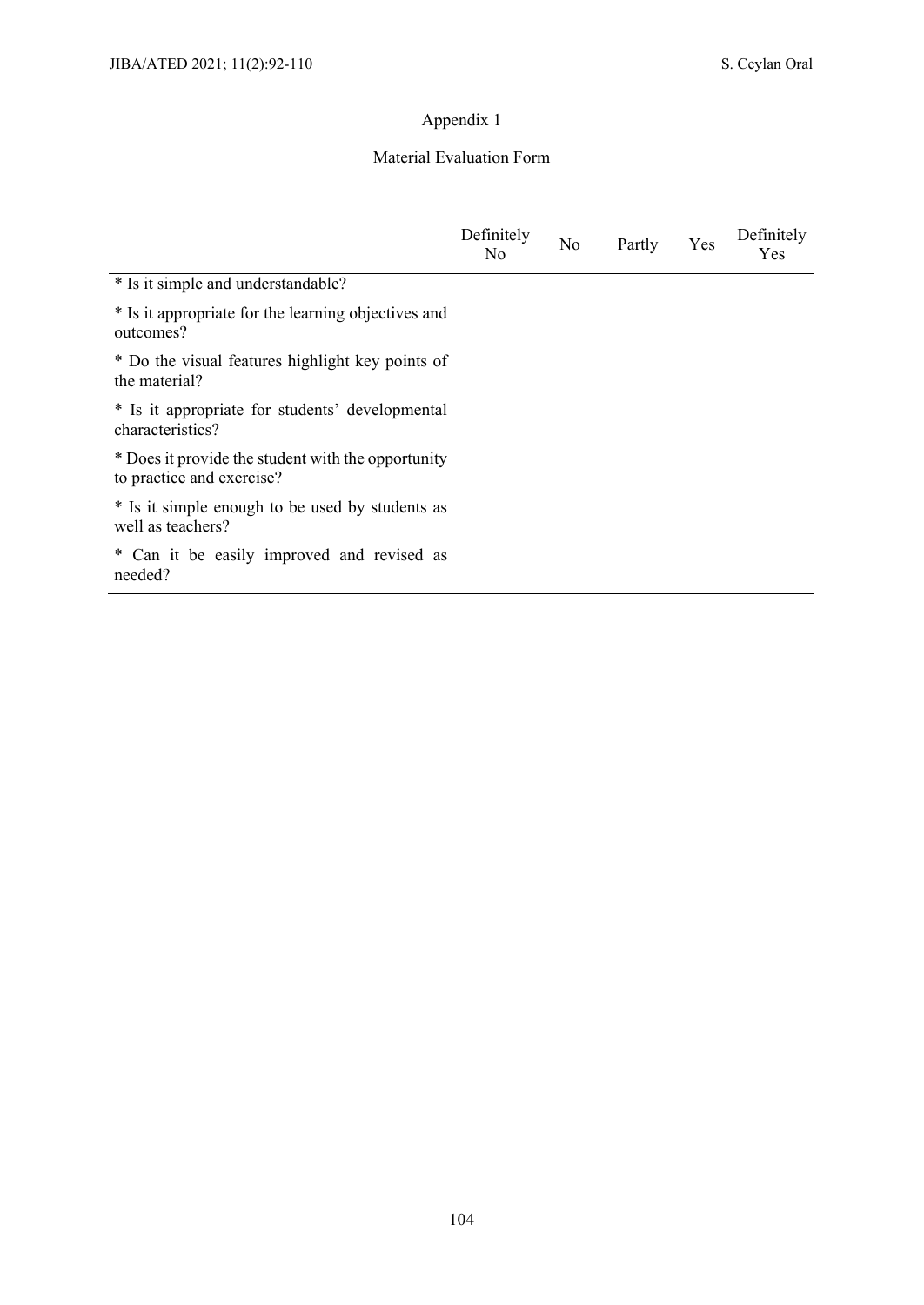#### 100 GO. 80 P. 30  $\overline{\mathbf{a}}$ 10  $\frac{1}{2}$  $\overline{\phantom{0}}$  $\overline{\mathbf{5}}$ 89 29 29 29 9  $\mathbf{\hat{s}}$ ş s  $39$ e ASAL ÇARPAN KARTELÂSI 78 88 g  $\frac{1}{2}$ 28 18 38 m 38 89  $\overline{5}$ 87 F 67 r, Ę.  $37$ 27 17 'n.  $\frac{1}{2}$ 86 91 **S** 86  $\overline{\mathbf{s}}$ ş  $36$  $\mathbf{26}$ ٠ 75  $65$ 55 17 85 25 ï 95  $3\overline{5}$ 'n 18 74  $\overline{5}$  $\mathbf{r}$  $\mathbf{r}$ 1 51 21  $31$ ۳ 13 73 4 83 63  $\frac{3}{2}$  $\overline{\mathbf{5}}$  $\mathbf{23}$  $33$ 17 <u>12</u> 32  $\overline{\mathbf{c}}$  $52$  $\overline{a}$  $\overline{22}$  $\overline{12}$  $^{92}$  $32$  $\overline{\phantom{a}}$ 7I Ħ 5  $31$ H 81 51  $\overline{a}$ 51 Ħ

#### The In-classroom Version of the Prime Factors Chart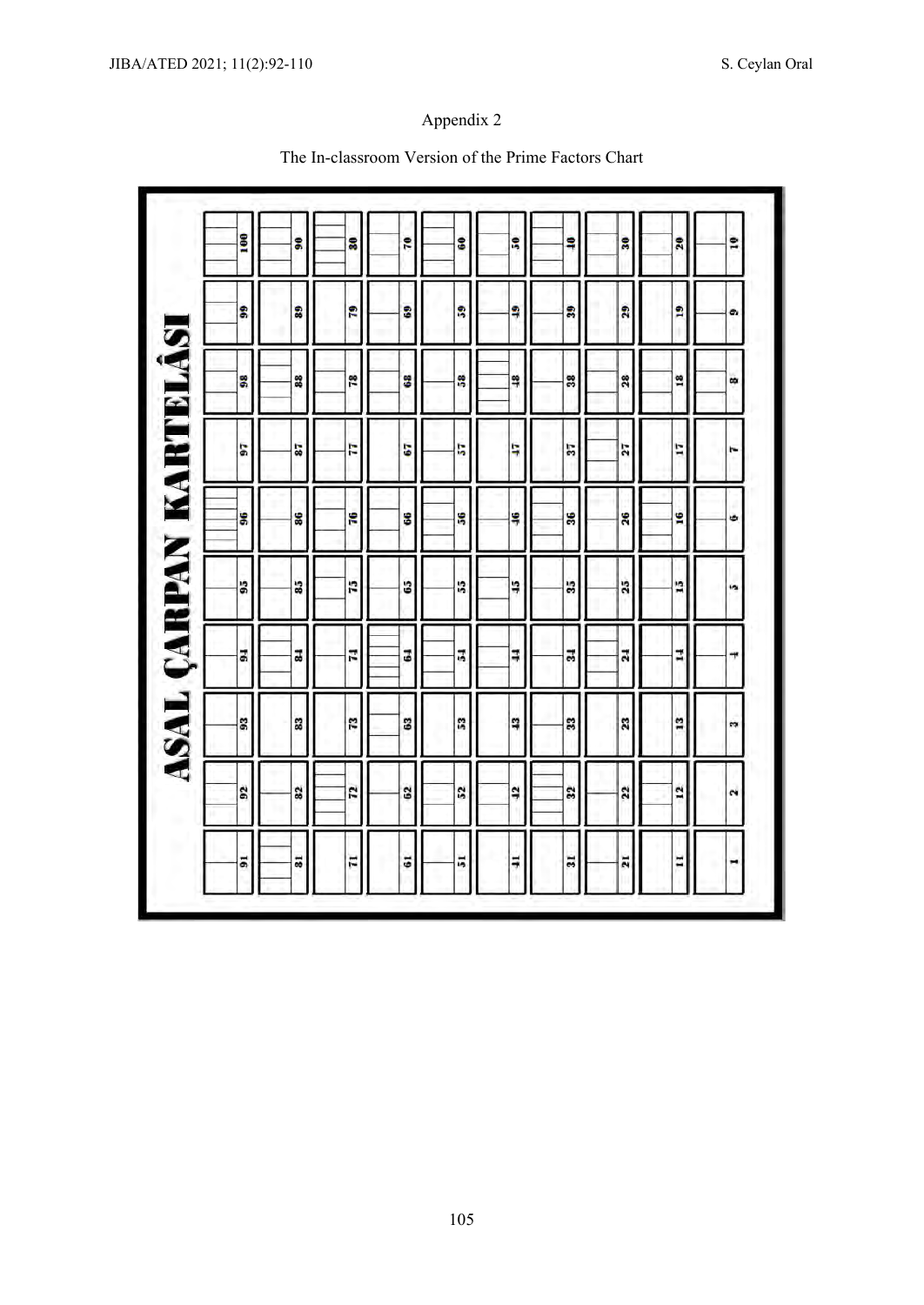## Completed Prime Factors Chart

| 13<br>91                             | 2 <sup>1</sup><br>2 <sup>1</sup><br>23<br>92                                              | 31<br>3<br>93                      | $\overline{2}$<br>47<br>94                                     | 19<br>5.<br>95                          | 2 2 2 <br>91<br>$\overline{2}$<br>96              | 97<br>97           | 2 <sup>1</sup><br>7<br>98                                                       | 3<br>3<br>$_{\rm 11}$<br>99 | $\overline{2}$<br>$\overline{2}$<br>5<br>100                               |
|--------------------------------------|-------------------------------------------------------------------------------------------|------------------------------------|----------------------------------------------------------------|-----------------------------------------|---------------------------------------------------|--------------------|---------------------------------------------------------------------------------|-----------------------------|----------------------------------------------------------------------------|
| 3 <sup>1</sup><br>-3<br>3<br>3<br>81 | $\overline{2}$<br>41<br>82                                                                | 83<br>83                           | $\overline{2}$<br>۰<br>3<br>84                                 | 17 <sup>°</sup><br>5.<br>85             | $\overline{2}$<br>43<br>86                        | 29<br>3<br>87      | $\overline{2}$<br>$\overline{2}$<br>۰<br>n<br>88                                | 89<br>89                    | 2<br>3<br>3<br>90                                                          |
| 71<br>71                             | 2 <sup>1</sup><br>$\overline{2}$<br>2 <sup>1</sup><br>31<br>$\overline{\mathbf{3}}$<br>72 | 73<br>73                           | 37<br>$\overline{2}$<br>74                                     | 5<br>5<br>3<br>75                       | $\overline{2}$<br>19<br>2 <sup>1</sup><br>76      | $\mathbf{u}$<br>77 | 2 <sup>1</sup><br>13<br>$\overline{\mathbf{3}}$<br>78                           | 79<br>79                    | $\overline{2}$<br>$\overline{2}$<br>2 <sup>1</sup><br>2 <sup>1</sup><br>80 |
| 61<br>61                             | $\overline{2}$<br>31<br>62                                                                | $\overline{\mathbf{3}}$<br>3<br>63 | 22<br>2<br>$\bullet$<br>64                                     | 13<br>5.<br>65                          | $\overline{2}$<br>$\mathbf{u}$<br>3<br>66         | 67<br>67           | $\overline{2}$<br>17<br>$\overline{2}$<br>68                                    | 23<br>3<br>69               | $\overline{2}$<br>5<br>70                                                  |
| 17<br>3<br>51                        | 2 <sup>1</sup><br>2 <sup>1</sup><br>23<br>52                                              | 53<br>53                           | $\overline{2}$<br>$\overline{\mathbf{3}}$<br>3<br>3<br>54      | $\mathbf{u}$<br>5<br>55                 | $\overline{2}$<br>2<br>$\overline{2}$<br>56       | 19<br>3.<br>57     | $\overline{2}$<br>29<br>58                                                      | 59<br>59                    | $\overline{2}$<br>$\overline{2}$<br>3<br>60                                |
| 41<br>41                             | $\overline{2}$<br>$\overline{\mathbf{3}}$<br>42                                           | 43<br>43                           | 2 <sup>1</sup><br>2 <sup>1</sup><br>$\mathbf{u}$<br>44         | 5<br>5<br>$\overline{\mathbf{3}}$<br>45 | $\overline{2}$<br>23<br>46                        | 47<br>47           | $\overline{2}$<br>$\overline{2}$<br>2 <sup>1</sup><br>$\overline{2}$<br>3<br>48 | 49                          | $\overline{2}$<br>5<br>-5<br>50                                            |
| 31<br>31                             | $\overline{2}$<br>$\overline{2}$<br>$\overline{2}$<br>$\overline{2}$<br>2<br>32           | $_{\rm 11}$<br>3<br>33             | $\overline{2}$<br>17<br>34                                     | 5<br>35                                 | $\overline{2}$<br>$\overline{2}$<br>3<br>3<br>36  | 37<br>37           | $\overline{2}$<br>19<br>38                                                      | 13<br>3<br>39               | $\overline{2}$<br>$\overline{2}$<br>$\overline{2}$<br>40                   |
| 3<br>7<br>21                         | $\mathbf{u}$<br>2 <sup>1</sup><br>22                                                      | 23<br>23                           | 2 <sup>1</sup><br>2 <sup>1</sup><br>-3<br>$\overline{2}$<br>24 | 5<br>5<br>25                            | 13<br>$\overline{2}$<br>26                        | 3<br>3.<br>3<br>27 | $\overline{2}$<br>2 <sup>1</sup><br>28                                          | 29<br>29                    | $\overline{2}$<br>3<br>5<br>30                                             |
| $\mathbf{u}$<br>11                   | 2 <sup>1</sup><br>$\overline{2}$<br>з<br>12                                               | 13<br>13                           | $\overline{2}$<br>14                                           | 5<br>3.<br>15                           | $\overline{2}$<br>۰<br>$\overline{2}$<br>ŋ,<br>16 | 17<br>17           | $\overline{2}$<br>3<br>з<br>18                                                  | 19<br>19                    | $\overline{2}$<br>$\overline{2}$<br>5<br>20                                |
| 1<br>1                               | $\overline{2}$<br>2                                                                       | 3<br>3                             | $\overline{2}$<br>$\overline{2}$<br>4                          | 5<br>5                                  | $\overline{2}$<br>$\overline{\mathbf{3}}$<br>6    | $\tau$<br>7        | $\overline{2}$<br>2 <sup>1</sup><br>$\overline{2}$<br>8                         | 3<br>3<br>9                 | $\overline{2}$<br>5.<br>10                                                 |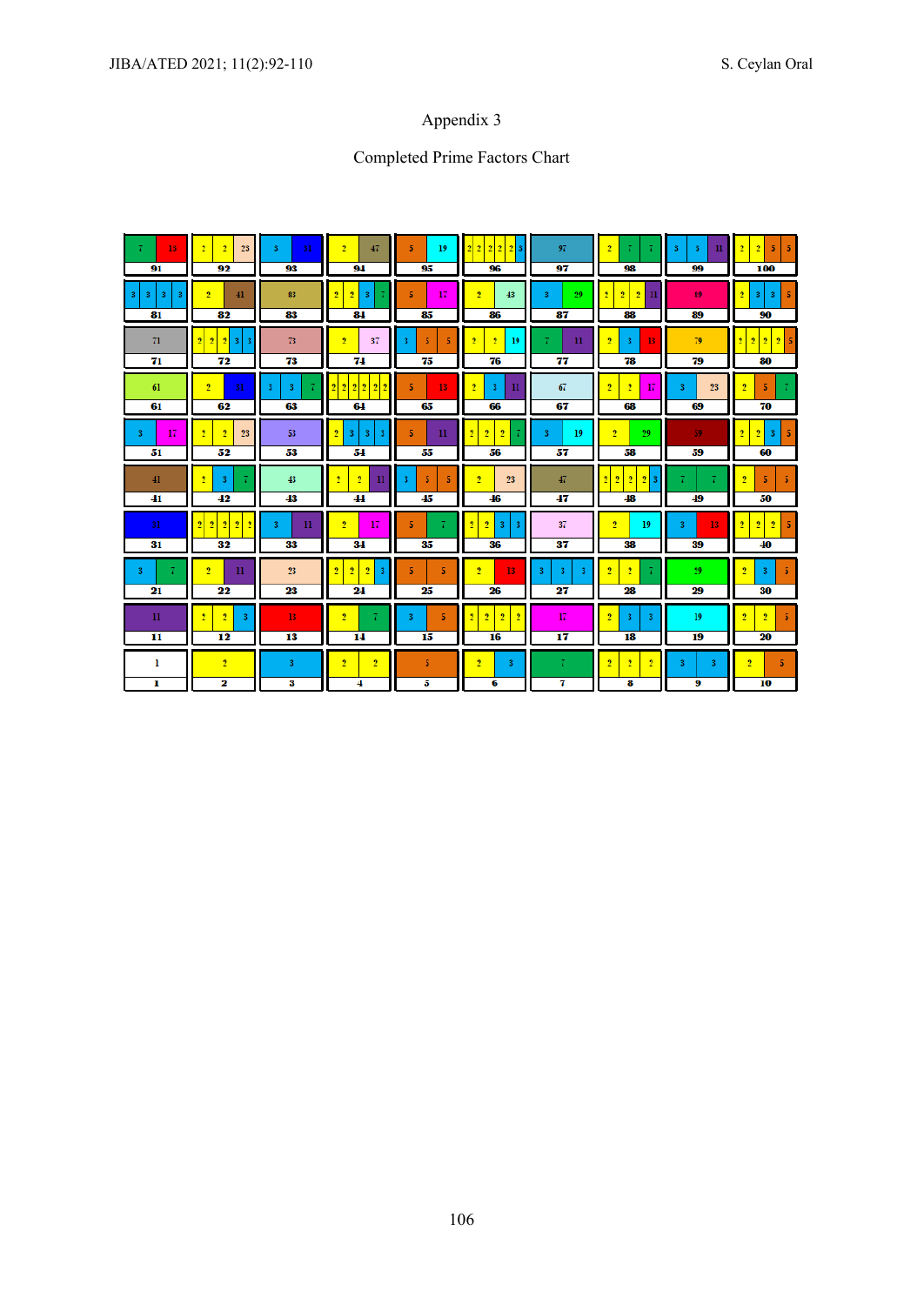# PFC with Prime Factorized Numbers

| 7<br>13<br>91                                             | $\overline{2}$<br>$\overline{2}$<br>23<br>92                                                 | 31<br>3<br>93 | $\overline{2}$<br>47<br>94                                                           | 5<br>19<br>95     | 2 2 2 2<br>$\overline{2}$<br>3<br>96                                       | 97<br>97                     | $\overline{2}$<br>7<br>7<br>98                                                  | 3<br>3<br>n<br>99 | 5<br>$\overline{2}$<br>$\overline{2}$<br>5.<br>100                 |  |
|-----------------------------------------------------------|----------------------------------------------------------------------------------------------|---------------|--------------------------------------------------------------------------------------|-------------------|----------------------------------------------------------------------------|------------------------------|---------------------------------------------------------------------------------|-------------------|--------------------------------------------------------------------|--|
| $\overline{\mathbf{3}}$<br>3 <sup>1</sup><br>3<br>3<br>81 | $\overline{2}$<br>$\overline{41}$<br>82                                                      | 83<br>83      | $\overline{2}$<br>$\overline{2}$<br>3<br>7<br>84                                     | 5<br>17<br>85     | $\overline{2}$<br>43<br>86                                                 | 29<br>3<br>87                | $\overline{2}$<br>$\overline{2}$<br>$\overline{2}$<br>$_{\rm ll}$<br>88         | 89<br>89          | 5<br>$\overline{2}$<br>3<br>3<br>90                                |  |
| 71<br>71                                                  | $\overline{2}$<br>$\overline{2}$<br>$\overline{2}$<br>$\mathbf{3}$<br>3<br>72                | 73<br>73      | 37<br>2<br>74                                                                        | 3<br>5<br>5<br>75 | $\overline{2}$<br>2<br>19<br>76                                            | 7<br>$\mathbf{u}$<br>77      | $\overline{2}$<br>3<br>13<br>78                                                 | 79<br>79          | $\overline{2}$<br>$\overline{2}$<br>2<br>$\overline{2}$<br>5<br>80 |  |
| 61<br>61                                                  | $\overline{2}$<br>31<br>62                                                                   | 3<br>3<br>63  | $\overline{2}$<br>$\overline{2}$<br>$\overline{2}$<br>$\overline{2}$<br>2<br>,<br>64 | 5.<br>13<br>65    | $\overline{2}$<br>3<br>$_{\rm ll}$<br>66                                   |                              | $\overline{2}$<br>$\overline{2}$<br>17<br>68                                    | 23<br>3<br>69     | $\overline{2}$<br>5<br>7<br>70                                     |  |
| 3<br>17<br>51                                             | $\overline{2}$<br>$\overline{2}$<br>23<br>52                                                 | 53<br>53      | $\overline{2}$<br>$\overline{\mathbf{3}}$<br>3<br>3<br>54                            | 5.<br>H<br>55     | $\overline{2}$<br>$\overline{2}$<br>$\overline{2}$<br>56                   | 19<br>3.<br>57               | 29<br>$\overline{2}$<br>58                                                      | 59<br>59          | $\overline{2}$<br>5<br>$\overline{2}$<br>3<br>60                   |  |
| 41<br>41                                                  | $\overline{2}$<br>3<br>7<br>42                                                               | 43<br>43      | $\overline{2}$<br>$\overline{2}$<br>n<br>44                                          | 3<br>5<br>5<br>45 | $\overline{2}$<br>23<br>46                                                 | 47<br>47                     | $\overline{2}$<br>$\overline{2}$<br>$\overline{2}$<br>$\overline{2}$<br>3<br>48 | 7<br>7<br>49      | $\overline{2}$<br>5<br>5<br>50                                     |  |
| 31<br>31                                                  | $\overline{2}$<br>$\overline{2}$<br>$\overline{2}$<br>$\overline{2}$<br>$\overline{2}$<br>32 | 3<br>n<br>33  | 17<br>$\overline{2}$<br>34                                                           | 7<br>5<br>35      | $\overline{2}$<br>$\overline{2}$<br>3<br>$\mathbf{3}$<br>36                | 37<br>37                     | $\overline{2}$<br>19<br>38                                                      | 3<br>13<br>39     | $\overline{2}$<br>5<br>$\overline{2}$<br>$\overline{2}$<br>40      |  |
| 7<br>3<br>21                                              | $\overline{2}$<br>n<br>22                                                                    | 23<br>23      | $\overline{2}$<br>$\overline{2}$<br>$\overline{2}$<br>3<br>24                        | 5<br>5<br>25      | $\overline{2}$<br>13<br>26                                                 | $\mathbf{3}$<br>3<br>3<br>27 | $\overline{2}$<br>$\overline{2}$<br>28                                          | 29<br>29          | $\overline{2}$<br>3<br>5<br>30                                     |  |
| 11<br>11                                                  | $\overline{2}$<br>$\overline{2}$<br>$\overline{\mathbf{3}}$<br>12                            | 13<br>13      | $\overline{2}$<br>7<br>14                                                            | 5<br>3<br>15      | $\overline{2}$<br>$\overline{2}$<br>$\overline{2}$<br>$\overline{2}$<br>16 | 17<br>17                     | $\overline{2}$<br>3<br>3<br>18                                                  | 19<br>19          | $\overline{2}$<br>$\overline{2}$<br>5<br>20                        |  |
| 1<br>1                                                    | $\overline{2}$<br>2                                                                          | 3<br>3        | $\overline{2}$<br>$\overline{2}$<br>4                                                | 5<br>5            | $\overline{2}$<br>3<br>6                                                   | 7<br>7                       | $\overline{2}$<br>$\overline{2}$<br>$\overline{2}$<br>8                         | 3<br>3<br>9       | 2<br>5<br>10                                                       |  |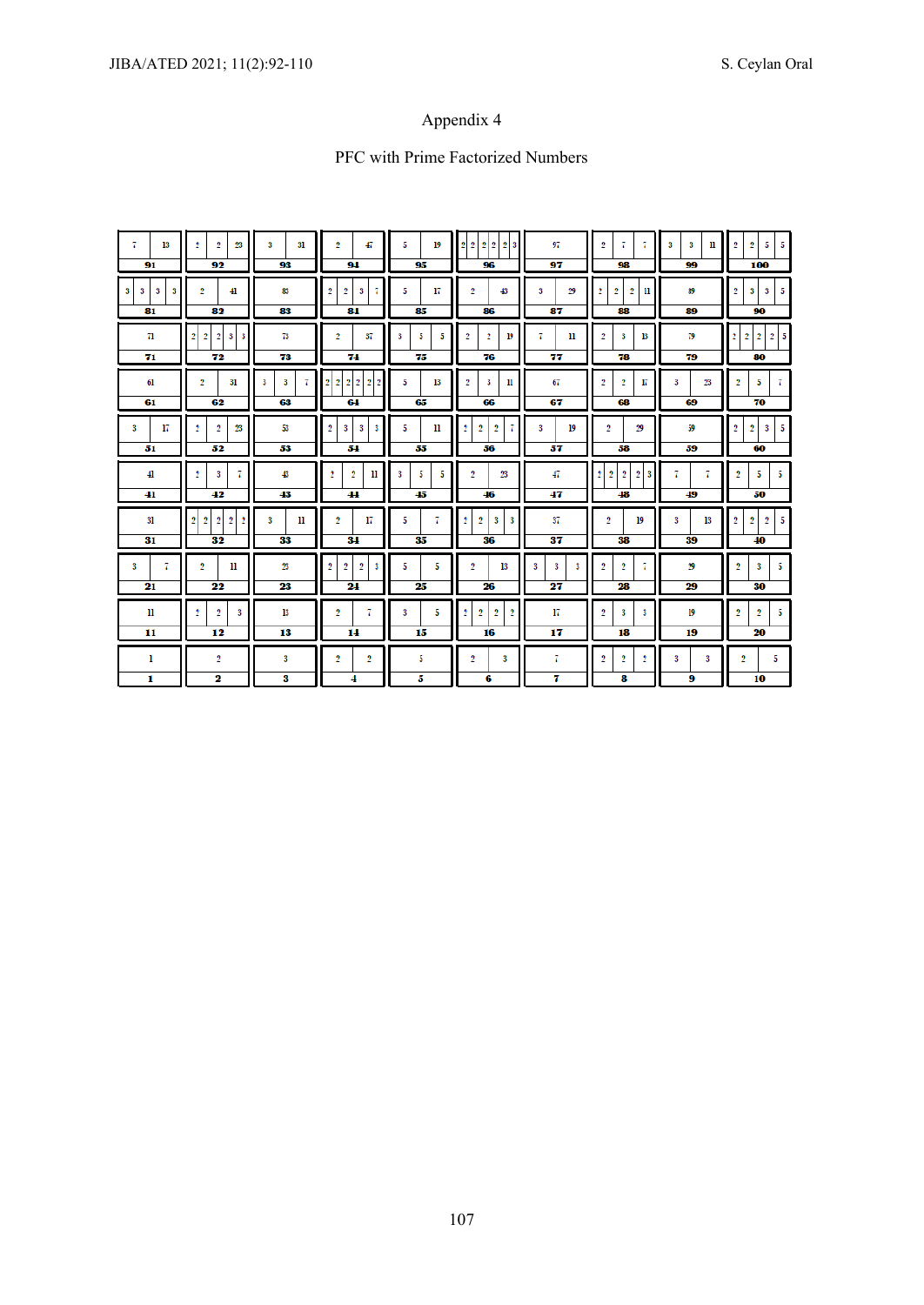#### Concepts, Curriculum Standards, and Examples Related to PFC

| <b>Concept to Teach</b>                     | <b>Curriculum Standard</b>                                                                     |
|---------------------------------------------|------------------------------------------------------------------------------------------------|
| <b>Prime Number:</b> Numbers that have only | <b>M.6.1.2.3.</b> Students will be able to determine                                           |
| one section in the PFC are prime and are    | prime numbers with their properties. They also                                                 |
| shown in a different color from other       | find prime numbers up to 100 with the help of the                                              |
| primes.                                     | Sieve of Eratosthenes.                                                                         |
| <b>Example:</b>                             |                                                                                                |
| 43<br>61<br>43<br>61                        |                                                                                                |
|                                             | The numbers 43 and 61 are placed in one box in the material because they have no prime factors |
| other than themselves.                      |                                                                                                |
| Drima Footage The Drima Footag Chart        | M $\theta$ 1 1 1 Ctudents will be oblate find the                                              |

**Prime Factors:** The Prime Factor Chart allows non-prime numbers to be written in terms of prime factors.

**M.8.1.1.1.** Students will be able to find the prime factors of a positive integer.



The prime factors of the numbers 68 and 84 appear clearly in the material.

**Divisibility Rules:** A student working with the Chart continuously repeats divisibility rules to see if numbers are divisible by 2, 3, 5, or 7.

**M.6.1.2.2.** Students will be able to explain and use the divisibility rules by 2, 3, 4, 5, 6, 9, and 10 without a remainder.



A student working on finding the prime factors of 90 and expressing it with appropriate colors will continuously repeat the divisibility rules to see if the number is divisible by the prime numbers 2, 3, or 5.

factors of the numbers.

Factors: PFC helps to clearly see the **M.8.1.1.1.** Students will be able to find positive integer factors of given positive integers, write the integer as the product of its factors using exponential expressions.



The number 78 is divisible by 2, 3, and 13, as well as 6  $(2x3)$ , 26  $(2x13)$ , 39  $(3x13)$ , and 78  $(2x3x13)$ .

**The Highest Common Factor (HCF):**  HCF of any selected two numbers can be found.

**M.8.1.1.2.** Students will be able to calculate the highest common factor (HCF) and the least common multiple (LCM) of two whole numbers.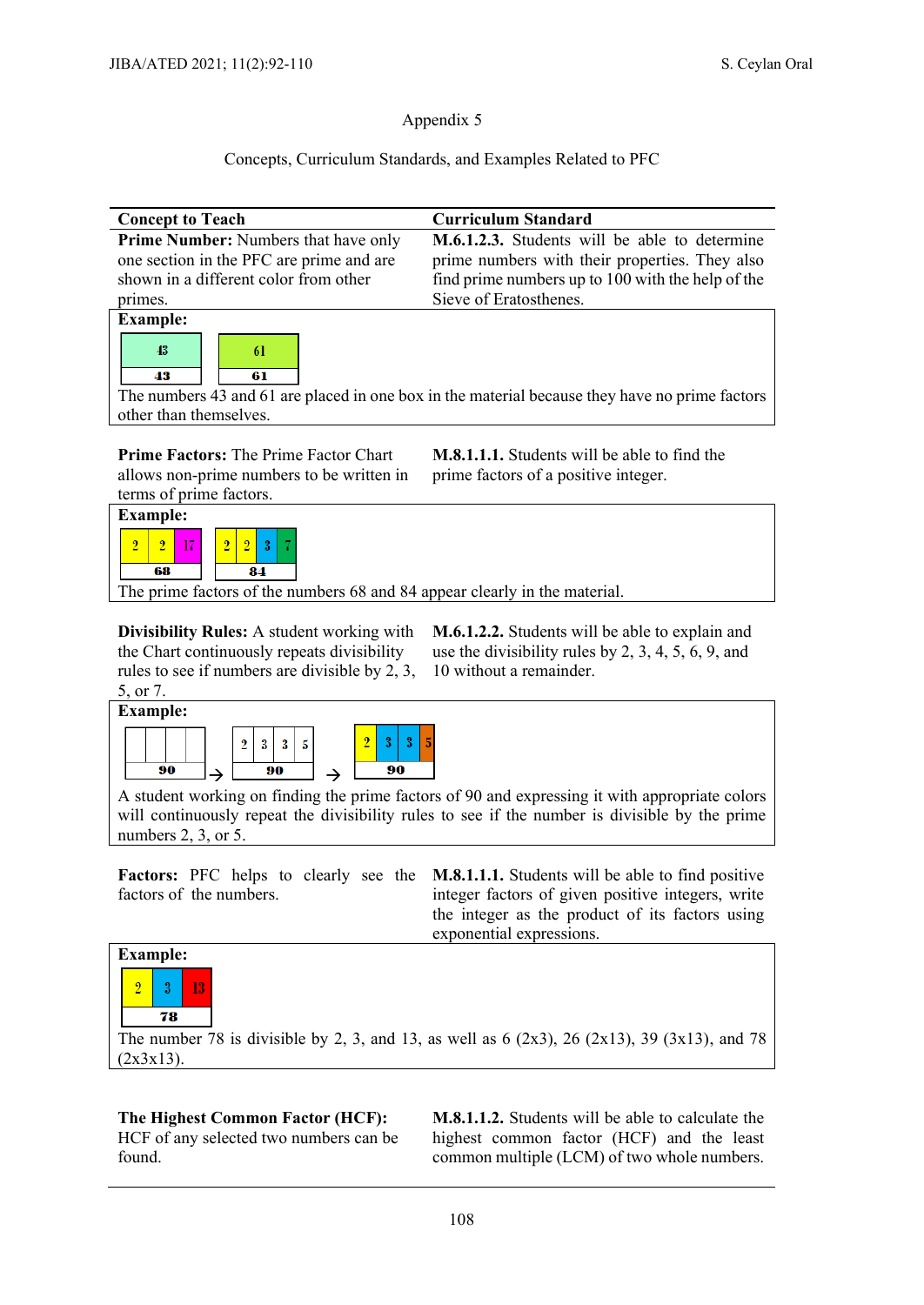

The greatest of the common divisors of numbers 24 and 36, that is, HCF, is 12 ( $2x2x3$ ). In other words, it is the product of the numbers representing the common colors in both numbers.

**Least Common Multiple (LCM):** LCM of numbers from 1 to 100 can be found using PFC.

**M.8.1.1.2.** Students will be able to calculate the highest common factor (HCF) and least common multiple (LCM) of two whole numbers.



A student who wants to find the highest common factor of numbers 20 and 30 first finds the common colors in both boxes. These colors are yellow and orange for the numbers in question  $(2 \text{ and } 5. 2x5=10 \text{ is the HCF of these numbers})$ . Then, yellows and oranges are discarded in any box, and all remaining numbers are multiplied. Therefore, LCM of  $(20, 30) = 2.2.3.5 = 60$ .

other than 1. If the common divisor is considered a common color, numbers that do not have a common color in the PFC are relatively prime.

**Relatively Prime Numbers:** Relatively **M.8.1.1.3.** Students will be able to determine prime numbers have no common divisor whether two given whole numbers are prime or not.



#### • **Consecutive numbers are relatively prime.**



The numbers 38 and 39 do not have any common colors. No common color means no common factor, and these numbers are relatively prime.

#### • **Number 1 is relatively prime with all numbers.**



The white color belonging to the number 1 does not exist in any other number in the Chart. So, number 1 is relatively prime with all numbers.

#### • **Prime numbers are relatively prime.**



Since each prime number is represented by a different color, they cannot be expected to have common colors. This shows that all prime numbers are relatively prime.

### • **The HCF of Relatively Prime Numbers is 1.**



The common colors of 8 and 15 expressed their HCFs. Numbers with no common color are relatively prime, so it is clear that these numbers have no common divisor other than 1.